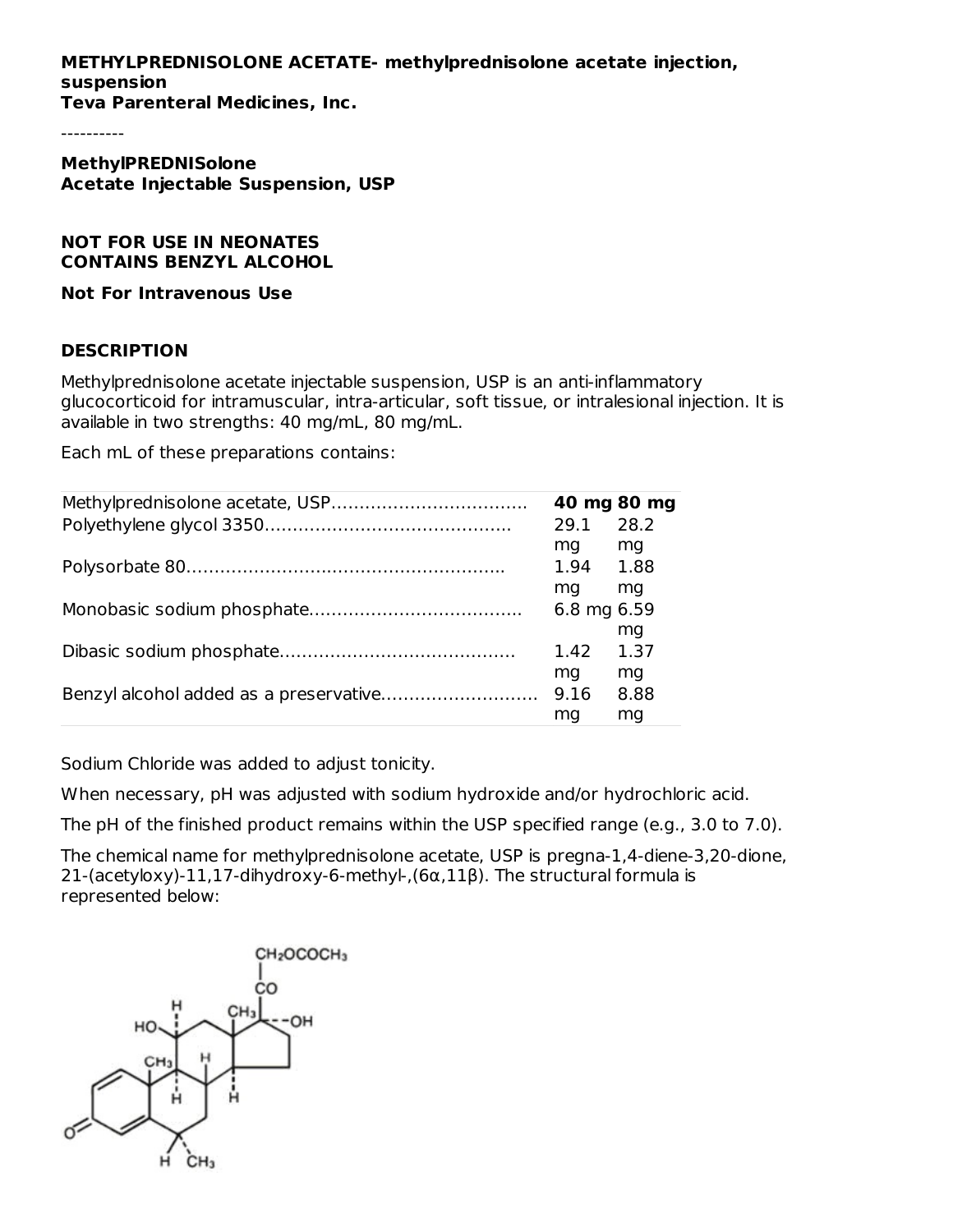# C<sub>24</sub>H<sub>32</sub>O<sub>6</sub> M.W. 416.51

Methylprednisolone acetate injectable suspension, USP contains methylprednisolone acetate, USP which is the 6-methyl derivative of prednisolone. Methylprednisolone acetate, USP is a white or practically white, odorless, crystalline powder which melts at about 215° with some decomposition. It is soluble in dioxane, sparingly soluble in acetone, alcohol, chloroform, and methanol, and slightly soluble in ether. It is practically insoluble in water.

# **CLINICAL PHARMACOLOGY**

Glucocorticoids, naturally occurring and synthetic, are adrenocortical steroids.

Naturally occurring glucocorticoids (hydrocortisone and cortisone), which also have salt retaining properties, are used in replacement therapy in adrenocortical deficiency states. Their synthetic analogs are used primarily for their anti-inflammatory effects in disorders of many organ systems.

Glucocorticoids cause profound and varied metabolic effects. In addition, they modify the body's immune response to diverse stimuli.

# **INDICATIONS AND USAGE**

# **A. FOR INTRAMUSCULAR ADMINISTRATION**

When oral therapy is not feasible and the strength, dosage form, and route of administration of the drug reasonably lend the preparation to the treatment of the condition, the intramuscular use of methylprednisolone acetate injectable suspension is indicated as follows:

### Allergic States

Control of severe or incapacitating allergic conditions intractable to adequate trials of conventional treatment in asthma, atopic dermatitis, contact dermatitis, drug hypersensitivity reactions, serum sickness, transfusion reactions.

### Dermatologic Diseases

Bullous dermatitis herpetiformis, exfoliative erythroderma, mycosis fungoides, pemphigus, severe erythema multiforme (Stevens-Johnson syndrome).

## Endocrine Disorders

Primary or secondary adrenocortical insufficiency (hydrocortisone or cortisone is the drug of choice; synthetic analogs may be used in conjunction with mineralocorticoids where applicable; in infancy, mineralocorticoid supplementation is of particular importance), congenital adrenal hyperplasia, hypercalcemia associated with cancer, nonsuppurative thyroiditis.

### Gastrointestinal Diseases

To tide the patient over a critical period of the disease in regional enteritis (systemic therapy) and ulcerative colitis.

## Hematologic Disorders

Acquired (autoimmune) hemolytic anemia, congenital (erythroid) hypoplastic anemia (Diamond Blackfan anemia), pure red cell aplasia, select cases of secondary thrombocytopenia.

**Miscellaneous**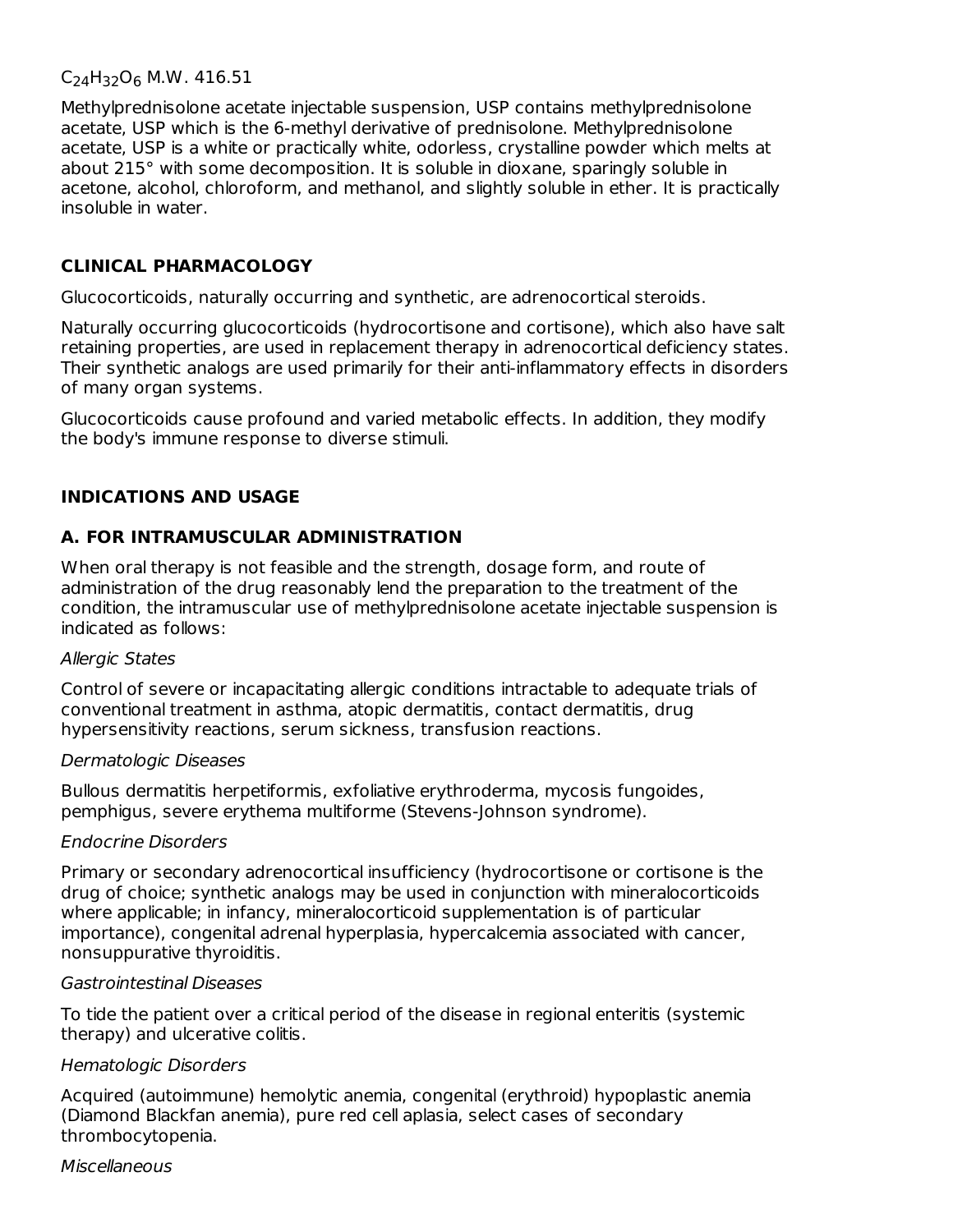Trichinosis with neurologic or myocardial involvement, tuberculous meningitis with subarachnoid block or impending block when used concurrently with appropriate antituberculous chemotherapy.

## Neoplastic Diseases

For palliative management of leukemias and lymphomas.

## Nervous System

Cerebral edema associated with primary or metastatic brain tumor or craniotomy.

## Ophthalmic Diseases

Sympathetic ophthalmia, temporal arteritis, uveitis and ocular inflammatory conditions unresponsive to topical corticosteroids.

## Renal Diseases

To induce diuresis or remission of proteinuria in idiopathic nephrotic syndrome, or that due to lupus erythematosus.

### Respiratory Diseases

Berylliosis, fulminating or disseminated pulmonary tuberculosis when used concurrently with appropriate antituberculous chemotherapy, idiopathic eosinophilic pneumonias, symptomatic sarcoidosis.

## Rheumatic Disorders

As adjunctive therapy for short-term administration (to tide the patient over an acute episode or exacerbation) in acute gouty arthritis; acute rheumatic carditis; ankylosing spondylitis; psoriatic arthritis; rheumatoid arthritis, including juvenile rheumatoid arthritis (selected cases may require low-dose maintenance therapy). For the treatment of dermatomyositis, polymyositis, and systemic lupus erythematosus.

# **B. FOR INTRA-ARTICULAR OR SOFT TISSUE ADMINISTRATION**

# **(See WARNINGS)**

Methylprednisolone acetate injectable suspension is indicated as adjunctive therapy for short-term administration (to tide the patient over an acute episode or exacerbation) in acute gouty arthritis, acute and subacute bursitis, acute nonspecific tenosynovitis, epicondylitis, rheumatoid arthritis, synovitis of osteoarthritis.

# **C. FOR INTRALESIONAL ADMINISTRATION**

Methylprednisolone acetate injectable suspension is indicated for intralesional use in alopecia areata, discoid lupus erythematosus, keloids, localized hypertrophic, infiltrated, inflammatory lesions of granuloma annulare, lichen planus, lichen simplex chronicus (neurodermatitis), and psoriatic plaques, necrobiosis lipoidica diabeticorum. Methylprednisolone acetate injectable suspension also may be useful in cystic tumors of an aponeurosis or tendon (ganglia).

# **CONTRAINDICATIONS**

Methylprednisolone acetate injectable suspension is contraindicated in patients with known hypersensitivity to the product and its constituents.

Intramuscular corticosteroid preparations are contraindicated for idiopathic thrombocytopenic purpura.

Methylprednisolone acetate injectable suspension is contraindicated for intrathecal administration. Reports of severe medical events have been associated with this route of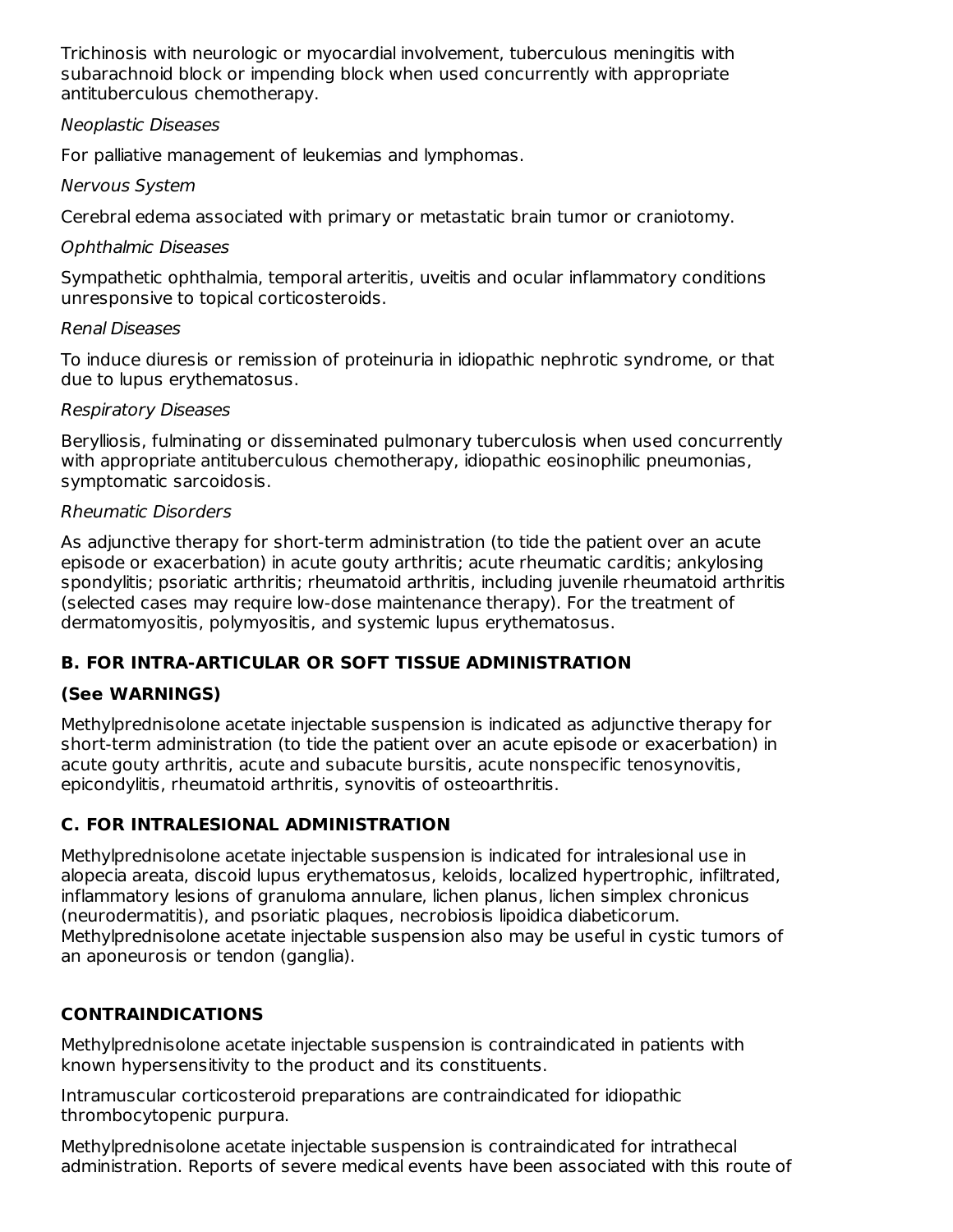administration.

Methylprednisolone acetate injectable suspension is contraindicated for use in premature infants because the formulation contains benzyl alcohol. (See **WARNINGS** and **PRECAUTIONS**, **Pediatric Use**.)

Methylprednisolone acetate injectable suspension is contraindicated in systemic fungal infections, except when administered as an intra-articular injection for localized joint conditions (see **WARNINGS**, **Infections, Fungal Infections**).

## **WARNINGS**

### **Serious Neurologic Adverse Reactions with Epidural Administration**

Serious neurologic events, some resulting in death, have been reported with epidural injection of corticosteroids. Specific events reported include, but are not limited to, spinal cord infarction, paraplegia, quadriplegia, cortical blindness, and stroke. These serious neurologic events have been reported with and without use of fluoroscopy. The safety and effectiveness of epidural administration of corticosteroids have not been established, and corticosteroids are not approved for this use.

## **General**

**This product contains benzyl alcohol, which is potentially toxic when administered locally to neural tissue.** Exposure to excessive amounts of benzyl alcohol has been associated with toxicity (hypotension, metabolic acidosis), particularly in neonates, and an increased incidence of kernicterus, particularly in small preterm infants. There have been rare reports of deaths, primarily in preterm infants, associated with exposure to excessive amounts of benzyl alcohol. The amount of benzyl alcohol in medications is usually considered negligible compared to that received in flush solutions containing benzyl alcohol. Administration of high dosages of medications containing this preservative must take into account the total amount of benzyl alcohol administered. The amount of benzyl alcohol at which toxicity may occur is not known. If the patient requires more than the recommended dosages or other medications containing this preservative, the practitioner must consider the daily metabolic load of benzyl alcohol from these combined sources (see **PRECAUTIONS**, **Pediatric Use**).

**Multidose use of methylprednisolone acetate injectable suspension from a single vial requires special care to avoid contamination. Although initially sterile, any multidose use of vials may lead to contamination unless strict aseptic technique is observed. Particular care, such as use of disposable sterile syringes and needles, is necessary.**

**Injection of methylprednisolone acetate injectable suspension may result in dermal and/or subdermal changes, forming depressions in the skin at the injection site. In order to minimize the incidence of dermal and subdermal atrophy, care must be exercised not to exceed recommended doses in injections. Multiple small injections into the area of the lesion should be made whenever possible. The technique of intra-articular and intramuscular injection should include precautions against injection or leakage into the dermis. Injection into the deltoid muscle should be avoided because of a high incidence of subcutaneous atrophy.**

**It is critical that, during administration of methylprednisolone acetate injectable suspension, appropriate technique be used and care taken to ensure proper placement of drug.**

Rare instances of anaphylactoid reactions have occurred in patients receiving corticosteroid therapy.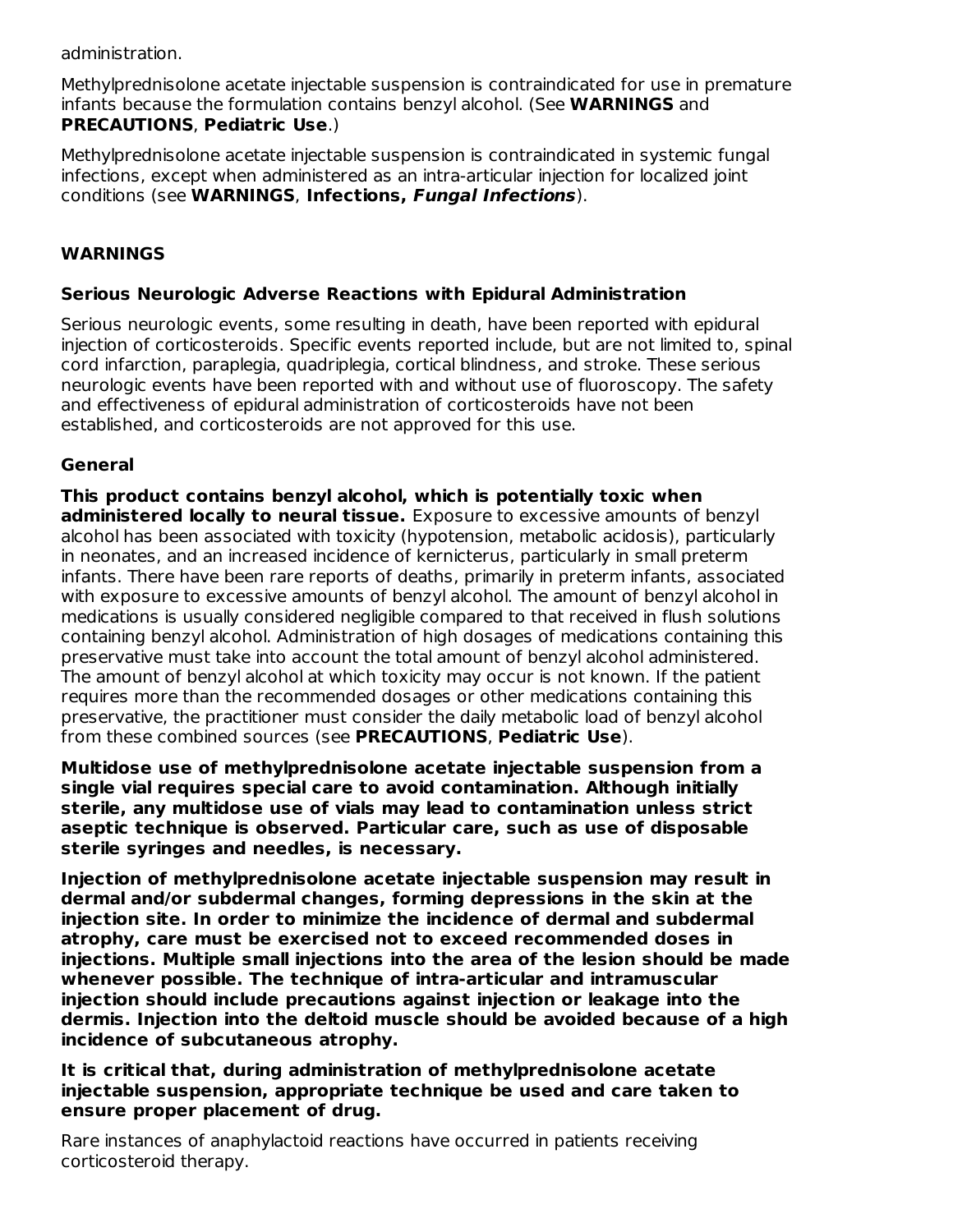Increased dosage of rapidly acting corticosteroids is indicated in patients on corticosteroid therapy subjected to any unusual stress before, during, or after the stressful situation (see **ADVERSE REACTIONS**).

Results from one multicenter, randomized, placebo-controlled study with methylprednisolone hemisuccinate, an IV corticosteroid, showed an increase in early (at 2 weeks) and late (at 6 months) mortality in patients with cranial trauma who were determined not to have other clear indications for corticosteroid treatment. High doses of systemic corticosteroids, including methylprednisolone acetate injectable suspension, should not be used for the treatment of traumatic brain injury.

## **Cardio-renal**

Average and large doses of corticosteroids can cause elevation of blood pressure, salt and water retention, and increased excretion of potassium. These effects are less likely to occur with the synthetic derivatives except when used in large doses. Dietary salt restriction and potassium supplementation may be necessary. All corticosteroids increase calcium excretion.

Literature reports suggest an apparent association between the use of corticosteroids and left ventricular free wall rupture after a recent myocardial infarction; therefore, therapy with corticosteroids should be used with great caution in these patients.

# **Endocrine**

Hypothalamic-pituitary adrenal (HPA) axis suppression, Cushing's syndrome, and hyperglycemia: Monitor patients for these conditions with chronic use.

Corticosteroids can produce reversible HPA axis suppression with the potential for glucocorticosteroid insufficiency after withdrawal of treatment. Drug induced secondary adrenocortical insufficiency may be minimized by gradual reduction of dosage. This type of relative insufficiency may persist for months after discontinuation of therapy; therefore, in any situation of stress occurring during that period, hormone therapy should be reinstituted.

# **Infections**

# **General**

Persons who are on corticosteroids are more susceptible to infections than are healthy individuals. There may be decreased resistance and inability to localize infection when corticosteroids are used. Infections with any pathogen (viral, bacterial, fungal, protozoan, or helminthic) in any location of the body may be associated with the use of corticosteroids alone or in combination with other immunosuppressive agents.

These infections may be mild, but can be severe and at times fatal. With increasing doses of corticosteroids, the rate of occurrence of infectious complications increases. Corticosteroids may mask some signs of current infection. Do not use intra-articularly, intrabursally, or for intratendinous administration for local effect in the presence of acute local infection.

# **Fungal Infections**

Corticosteroids may exacerbate systemic fungal infections and therefore should not be used in the presence of such infections unless they are needed to control drug reactions. There have been cases reported in which concomitant use of amphotericin B and hydrocortisone was followed by cardiac enlargement and congestive heart failure (see **CONTRAINDICATIONS** and **PRECAUTIONS, Drug Interactions,** Amphotericin B Injection and Potassium-Depleting Agents).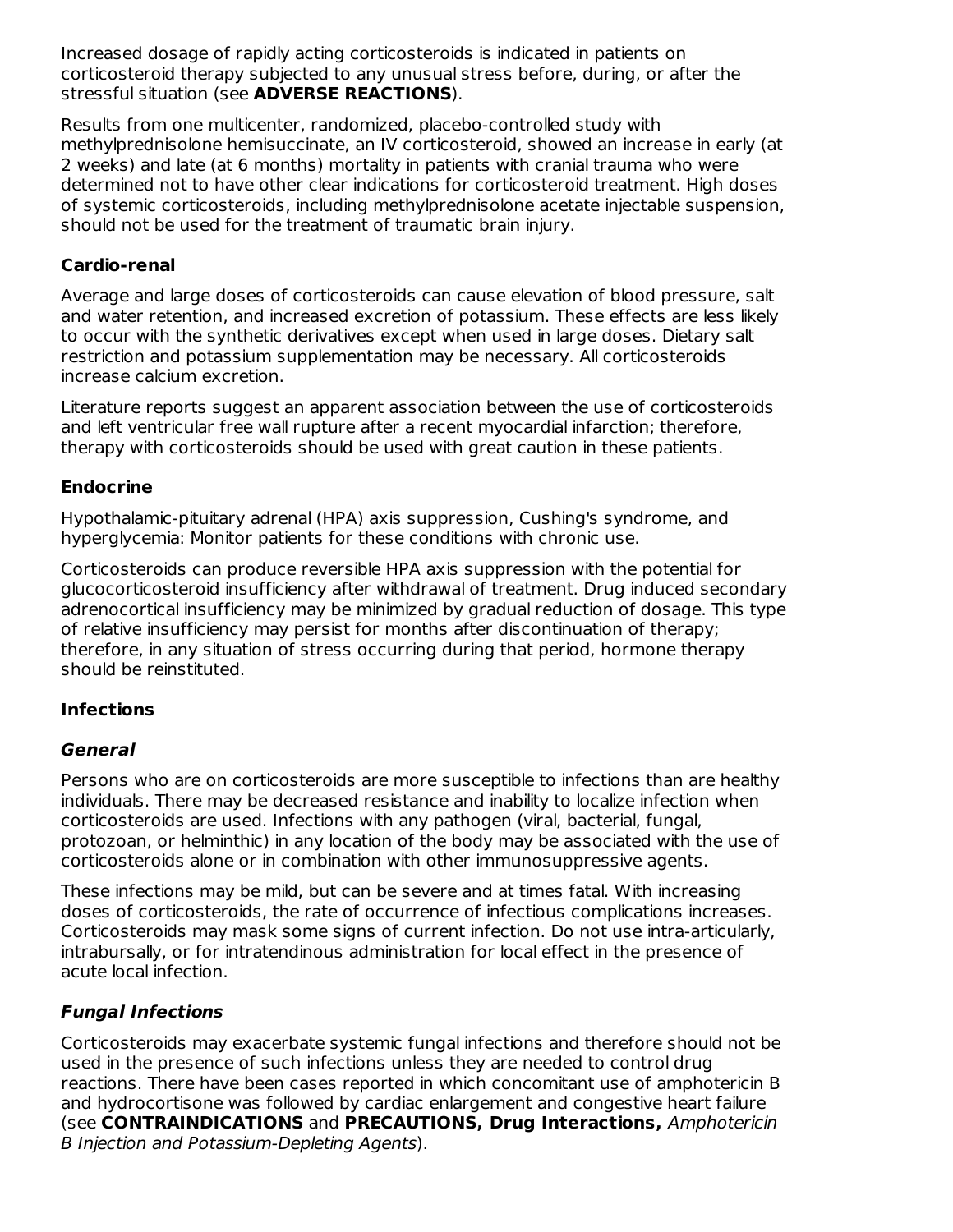## **Special Pathogens**

Latent disease may be activated or there may be an exacerbation of intercurrent infections due to pathogens, including those caused by Amoeba, Candida, Cryptococcus, Mycobacterium, Nocardia, Pneumocystis, and Toxoplasma.

It is recommended that latent amebiasis or active amebiasis be ruled out before initiating corticosteroid therapy in any patient who has spent time in the tropics or in any patient with unexplained diarrhea.

Similarly, corticosteroids should be used with great care in patients with known or suspected Strongyloides (threadworm) infestation. In such patients, corticosteroidinduced immunosuppression may lead to Strongyloides hyperinfection and dissemination with widespread larval migration, often accompanied by severe enterocolitis and potentially fatal gram-negative septicemia.

Corticosteroids should not be used in cerebral malaria. There is currently no evidence of benefit from steroids in this condition.

# **Tuberculosis**

The use of corticosteroids in active tuberculosis should be restricted to those cases of fulminating or disseminated tuberculosis in which the corticosteroid is used for the management of the disease in conjunction with an appropriate antituberculous regimen.

If corticosteroids are indicated in patients with latent tuberculosis or tuberculin reactivity, close observation is necessary, as reactivation of the disease may occur. During prolonged corticosteroid therapy, these patients should receive chemoprophylaxis.

# **Vaccinations**

**Administration of live or live, attenuated vaccines is contraindicated in patients receiving immunosuppressive doses of corticosteroids. Killed or inactivated vaccines may be administered. However, the response to such vaccines cannot be predicted.** Immunization procedures may be undertaken in patients who are receiving corticosteroids as replacement therapy (e.g., for Addison's disease).

# **Viral Infections**

Chicken pox and measles can have a more serious or even fatal course in pediatric and adult patients on corticosteroids. In pediatric and adult patients who have not had these diseases, particular care should be taken to avoid exposure. The contribution of the underlying disease and/or prior corticosteroid treatment to the risk is also not known. If exposed to chicken pox, prophylaxis with varicella zoster immune globulin (VZIG) may be indicated. If exposed to measles, prophylaxis with immunoglobulin (IG) may be indicated. (See the respective package inserts for complete VZIG and IG prescribing information.) If chicken pox develops, treatment with antiviral agents should be considered.

# **Ophthalmic**

Use of corticosteroids may produce posterior subcapsular cataracts, glaucoma with possible damage to the optic nerves, and may enhance the establishment of secondary ocular infections due to bacteria, fungi, or viruses. The use of systemic corticosteroids is not recommended in the treatment of optic neuritis and may lead to an increase in the risk of new episodes. Corticosteroids should be used cautiously in patients with ocular herpes simplex because of corneal perforation. Corticosteroids should not be used in active ocular herpes simplex.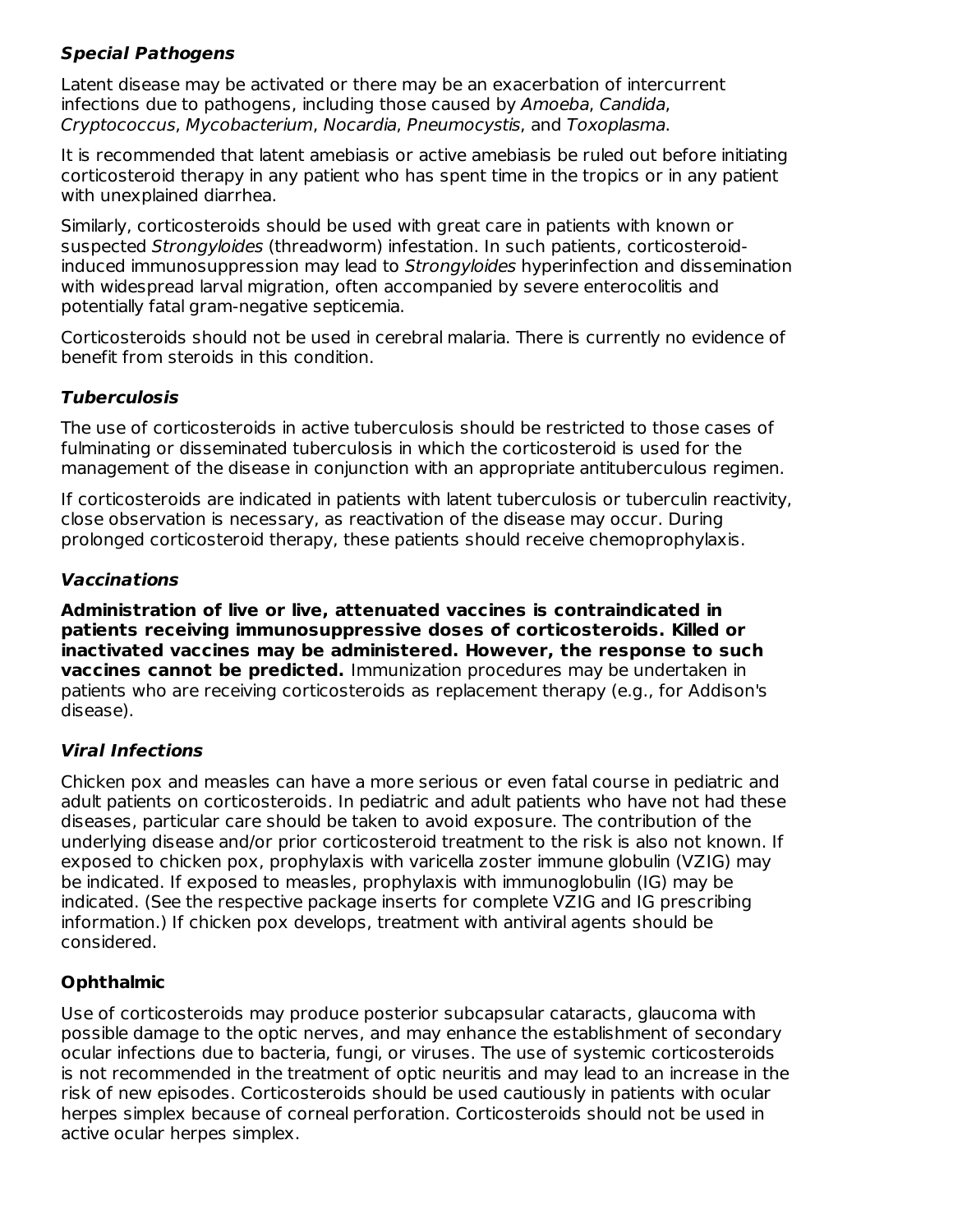## **PRECAUTIONS**

### **General**

When multidose vials are used, special care to prevent contamination of the contents is essential. A povidone-iodine solution or similar product is recommended to cleanse the vial top prior to aspiration of contents. (See **WARNINGS**.)

This product, like many other steroid formulations, is sensitive to heat. Therefore, it should not be autoclaved when it is desirable to sterilize the outside of the vial.

The lowest possible dose of corticosteroid should be used to control the condition under treatment. When reduction in dosage is possible, the reduction should be gradual.

Since complications of treatment with glucocorticoids are dependent on the size of the dose and duration of treatment, a risk/benefit decision must be made in each individual case as to dose and duration of treatment and as to whether daily or intermittent therapy should be used.

Kaposi's sarcoma has been reported to occur in patients receiving corticosteroid therapy, most often for chronic conditions. Discontinuation of corticosteroids may result in clinical improvement.

### **Cardio-renal**

Caution is required in patients with systemic sclerosis because an increased incidence of scleroderma renal crisis has been observed with corticosteroids, including methylprednisolone.

As sodium retention with resultant edema and potassium loss may occur in patients receiving corticosteroids, these agents should be used with caution in patients with congestive heart failure, hypertension, or renal insufficiency.

## **Endocrine**

Drug-induced secondary adrenocortical insufficiency may be minimized by gradual reduction of dosage. This type of relative insufficiency may persist for months after discontinuation of therapy; therefore, in any situation of stress occurring during that period, hormone therapy should be reinstituted.

Metabolic clearance of corticosteroids is decreased in hypothyroid patients and increased in hyperthyroid patients. Changes in thyroid status of the patient may necessitate adjustment in dosage.

## **Gastrointestinal**

Steroids should be used with caution in active or latent peptic ulcers, diverticulitis, fresh intestinal anastomoses, and non-specific ulcerative colitis, since they may increase the risk of a perforation.

Signs of peritoneal irritation following gastrointestinal perforation in patients receiving corticosteroids may be minimal or absent.

There is an enhanced effect due to decreased metabolism of corticosteroids in patients with cirrhosis.

## **Parenteral Administration**

Intra-articular injected corticosteroids may be systemically absorbed.

Appropriate examination of any joint fluid is necessary to exclude a septic process.

A marked increase in pain associated by local swelling, further restriction of joint motion, fever, and malaise are suggestive of septic arthritis. If this complication occurs and the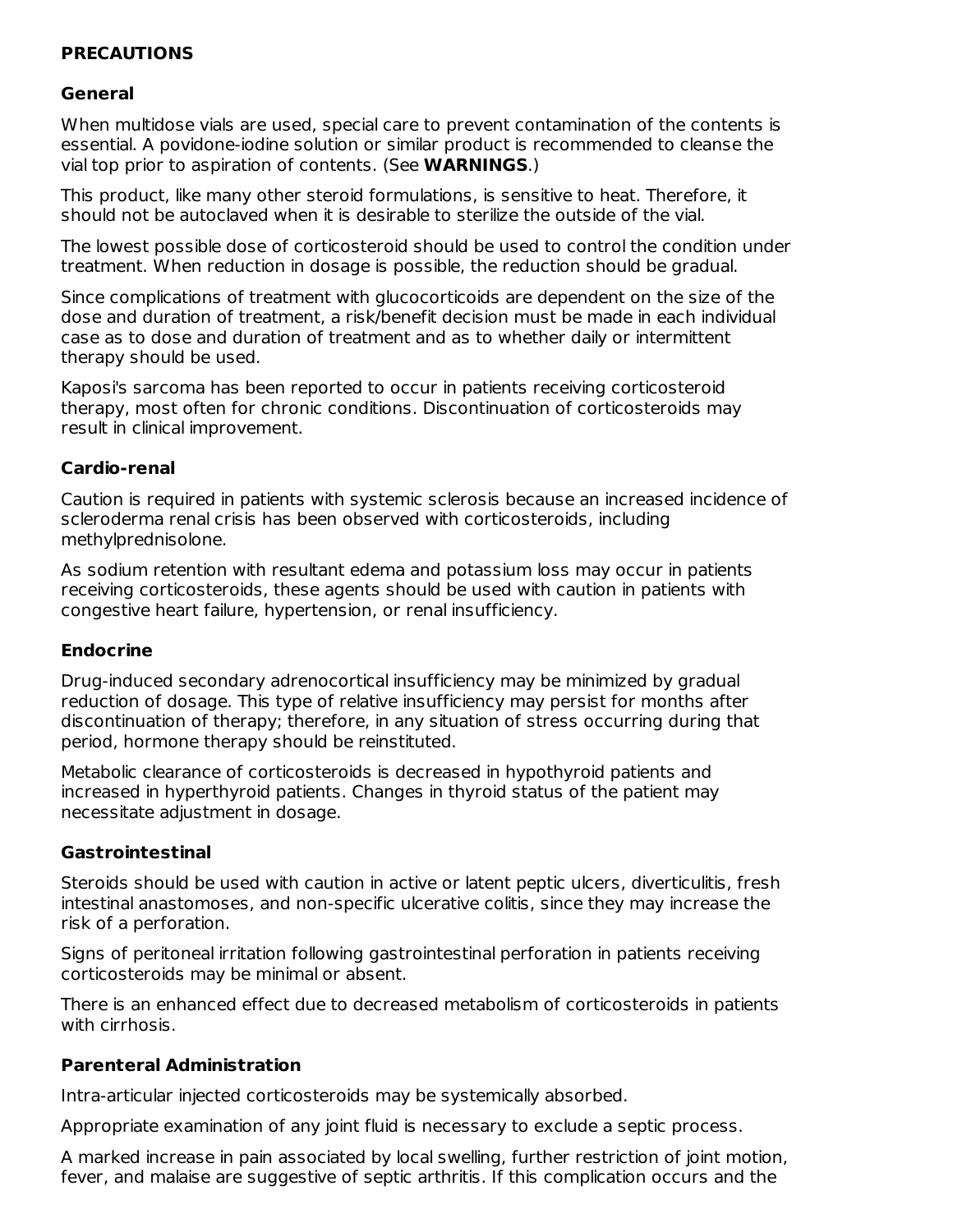diagnosis of sepsis is confirmed, appropriate antimicrobial therapy should be instituted.

Injection of a steroid into an infected site is to be avoided. Local injection of a steroid into a previously infected joint is not usually recommended.

## **Musculoskeletal**

Corticosteroids decrease bone formation and increase bone resorption both through their effect on calcium regulation (e.g., decreasing absorption and increasing excretion) and inhibition of osteoblast function. This, together with a decrease in the protein matrix of the bone secondary to an increase in protein catabolism, and reduced sex hormone production, may lead to inhibition of bone growth in pediatric patients and the development of osteoporosis at any age. Special consideration should be given to patients at increased risk of osteoporosis (i.e., postmenopausal women) before initiating corticosteroid therapy.

# **Neuro-psychiatric**

An acute myopathy has been observed with the use of high doses of corticosteroids, most often occurring in patients with disorders of neuromuscular transmission (e.g., myasthenia gravis), or in patients receiving concomitant therapy with neuromuscular blocking drugs (e.g., pancuronium). This acute myopathy is generalized, may involve ocular and respiratory muscles, and may result in quadriparesis. Elevation of creatine kinase may occur. Clinical improvement or recovery after stopping corticosteroids may require weeks to years.

Psychic derangements may appear when corticosteroids are used, ranging from euphoria, insomnia, mood swings, personality changes, and severe depression to frank psychotic manifestations. Also, existing emotional instability or psychotic tendencies may be aggravated by corticosteroids.

# **Ophthalmic**

Intraocular pressure may become elevated in some individuals. If steroid therapy is continued for more than 6 weeks, intraocular pressure should be monitored.

Corticosteroids should be used cautiously in patients with ocular herpes simplex for fear of corneal perforation.

## **Information for the Patient**

Patients should be warned not to discontinue the use of corticosteroids abruptly or without medical supervision, to advise any medical attendants that they are taking corticosteroids, and to seek medical advice at once should they develop fever or other signs of infection.

Persons who are on corticosteroids should be warned to avoid exposure to chicken pox or measles. Patients should also be advised that if they are exposed, medical advice should be sought without delay.

# **Drug Interactions**

## Aminoglutethimide

Aminoglutethimide may lead to a loss of corticosteroid-induced adrenal suppression.

## Amphotericin B Injection and Potassium-Depleting Agents

When corticosteroids are administered concomitantly with potassium-depleting agents (e.g., amphotericin B, diuretics), patients should be observed closely for development of hypokalemia. There have been cases reported in which concomitant use of amphotericin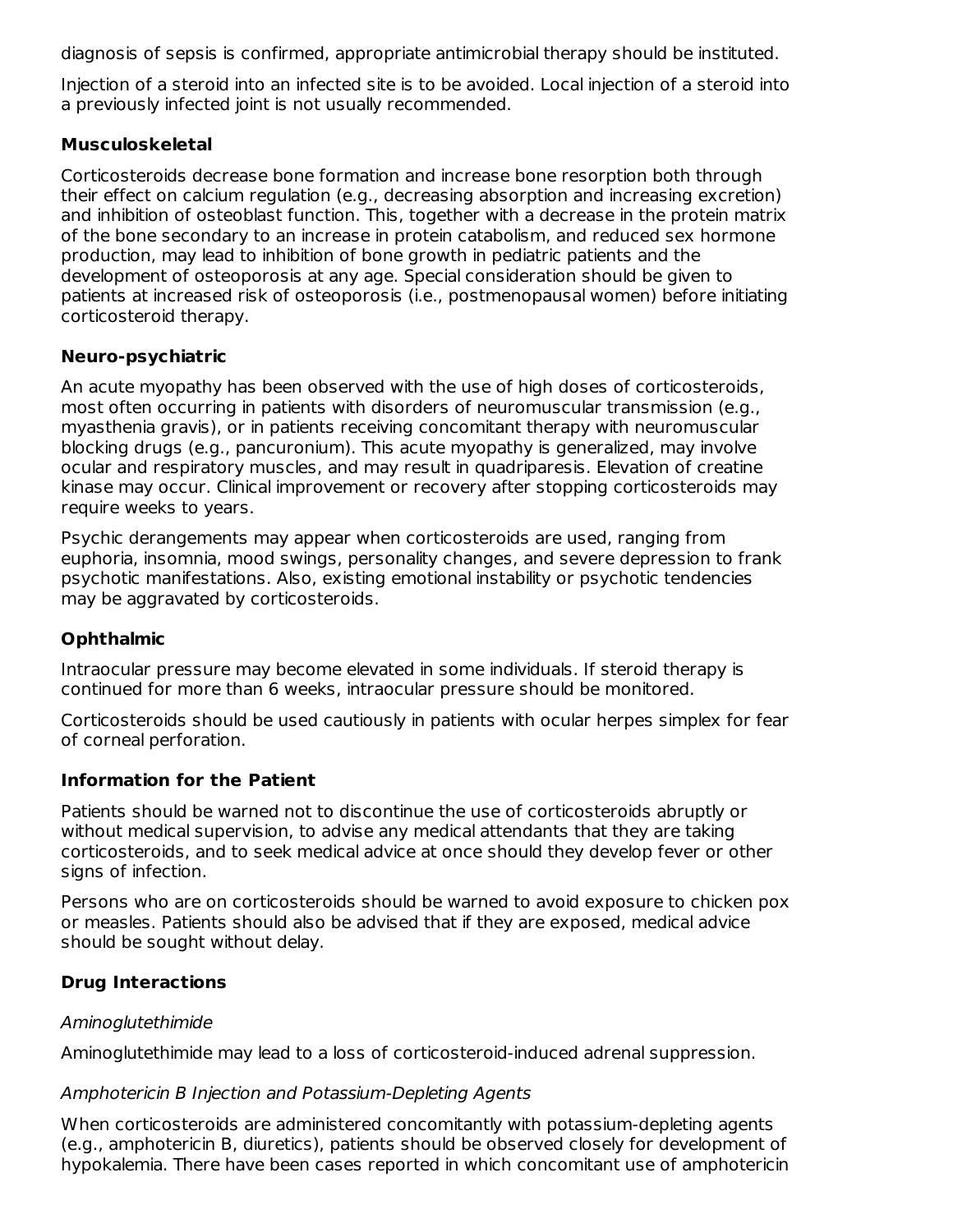B and hydrocortisone was followed by cardiac enlargement and congestive heart failure.

### Antibiotics

Macrolide antibiotics have been reported to cause a significant decrease in corticosteroid clearance (see **PRECAUTIONS**, **Drug Interactions**, Hepatic Enzyme Inhibitors).

### Anticholinesterases

Concomitant use of anticholinesterase agents and corticosteroids may produce severe weakness in patients with myasthenia gravis. If possible, anticholinesterase agents should be withdrawn at least 24 hours before initiating corticosteroid therapy.

### Anticoagulants, Oral

Coadministration of corticosteroids and warfarin usually results in inhibition of response to warfarin, although there have been some conflicting reports. Therefore, coagulation indices should be monitored frequently to maintain the desired anticoagulant effect.

### Antidiabetics

Because corticosteroids may increase blood glucose concentrations, dosage adjustments of antidiabetic agents may be required.

### Antitubercular Drugs

Serum concentrations of isoniazid may be decreased.

### Cholestyramine

Cholestyramine may increase the clearance of oral corticosteroids.

### Cyclosporine

Increased activity of both cyclosporine and corticosteroids may occur when the two are used concurrently. Convulsions have been reported with concurrent use.

## Digitalis Glycosides

Patients on digitalis glycosides may be at increased risk of arrhythmias due to hypokalemia.

### Estrogens, Including Oral Contraceptives

Estrogens may decrease the hepatic metabolism of certain corticosteroids, thereby increasing their effect.

### Hepatic Enzyme Inducers (e.g., Barbiturates, Phenytoin, Carbamazepine, Rifampin)

Drugs which induce cytochrome P450 3A4 enzyme activity may enhance the metabolism of corticosteroids and require that the dosage of the corticosteroid be increased.

### Hepatic Enzyme Inhibitors (e.g., Ketoconazole, Macrolide Antibiotics such as Erythromycin and Troleandomycin)

Drugs which inhibit cytochrome P450 3A4 have the potential to result in increased plasma concentrations of corticosteroids.

### Ketoconazole

Ketoconazole has been reported to significantly decrease the metabolism of certain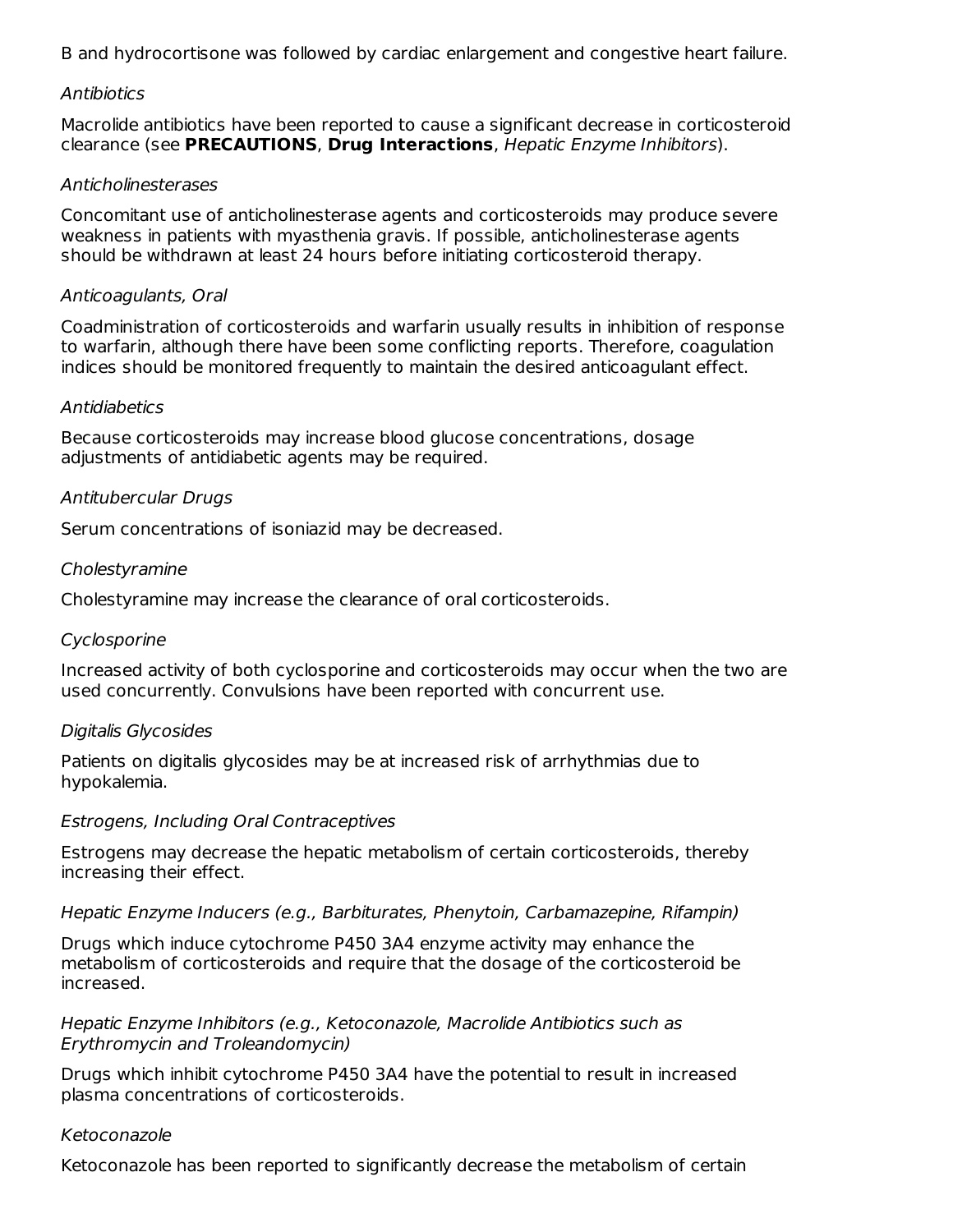corticosteroids by up to 60%, leading to an increased risk of corticosteroid side effects.

## Nonsteroidal Anti-Inflammatory Drugs (NSAIDs)

Concomitant use of aspirin (or other nonsteroidal anti-inflammatory agents) and corticosteroids increases the risk of gastrointestinal side effects. Aspirin should be used cautiously in conjunction with concurrent use of corticosteroids in hypoprothrombinemia. The clearance of salicylates may be increased with concurrent use of corticosteroids.

### Skin Tests

Corticosteroids may suppress reactions to skin tests.

### Vaccines

Patients on prolonged corticosteroid therapy may exhibit a diminished response to toxoids and live or attenuated vaccines due to inhibition of antibody response. Corticosteroids may also potentiate the replication of some organisms contained in live attenuated vaccines. Routine administration of vaccines or toxoids should be deferred until corticosteroid therapy is discontinued if possible (see **WARNINGS**, **Infections**, **Vaccinations**).

### **Carcinogenesis, Mutagenesis, Impairment of Fertility**

No adequate studies have been conducted in animals to determine whether corticosteroids have a potential for carcinogenesis or mutagenesis.

Steroids may increase or decrease motility and number of spermatozoa in some patients.

Corticosteroids have been shown to impair fertility in male rats.

## **Pregnancy: Teratogenic Effects**

Corticosteroids have been shown to be teratogenic in many species when given in doses equivalent to the human dose. Animal studies in which corticosteroids have been given to pregnant mice, rats, and rabbits have yielded an increased incidence of cleft palate in the offspring. There are no adequate and well-controlled studies in pregnant women. Corticosteroids should be used during pregnancy only if the potential benefit justifies the potential risk to the fetus. Infants born to mothers who have received corticosteroids during pregnancy should be carefully observed for signs of hypoadrenalism.

This product contains benzyl alcohol as a preservative. Benzyl alcohol can cross the placenta. See **PRECAUTIONS**, **Pediatric Use**.

## **Nursing Mothers**

Systemically administered corticosteroids appear in human milk and could suppress growth, interfere with endogenous corticosteroid production, or cause other untoward effects. Because of the potential for serious adverse reactions in nursing infants from corticosteroids, a decision should be made whether to continue nursing or discontinue the drug, taking into account the importance of the drug to the mother.

### **Pediatric Use**

This product contains benzyl alcohol as a preservative. Benzyl alcohol, a component of this product, has been associated with serious adverse events and death, particularly in pediatric patients. The "gasping syndrome" (characterized by central nervous system depression, metabolic acidosis, gasping respirations, and high levels of benzyl alcohol and its metabolites found in the blood and urine) has been associated with benzyl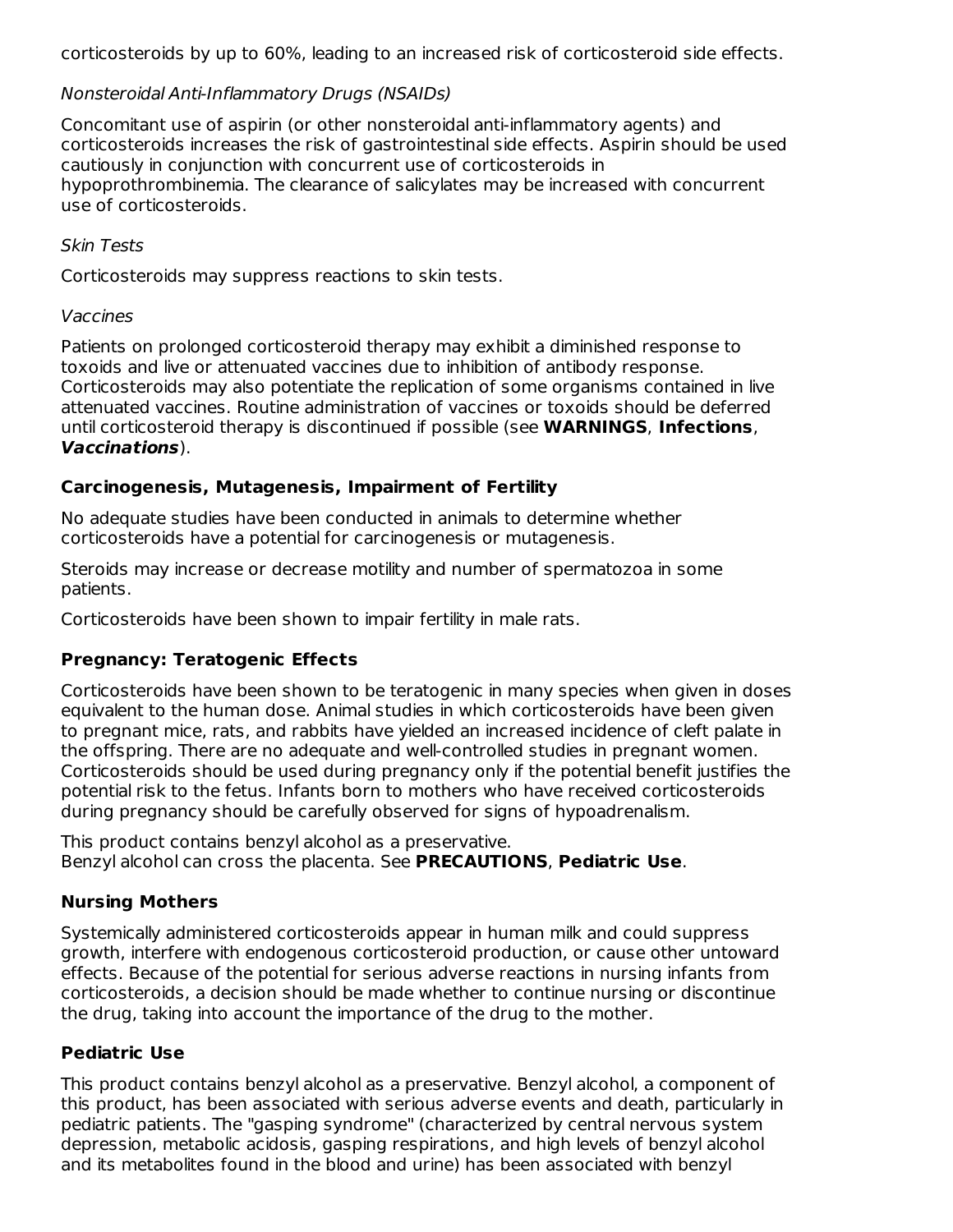alcohol dosages >99 mg/kg/day in neonates and low-birth-weight neonates. Additional symptoms may include gradual neurological deterioration, seizures, intracranial hemorrhage, hematologic abnormalities, skin breakdown, hepatic and renal failure, hypotension, bradycardia, and cardiovascular collapse. Although normal therapeutic doses of this product ordinarily delivers amounts of benzyl alcohol that are substantially lower than those reported in association with the "gasping syndrome", the minimum amount of benzyl alcohol at which toxicity may occur is not known. The risk of benzyl alcohol toxicity depends on the quantity administered and the hepatic capacity to detoxify the chemical. Premature and low-birth-weight infants, as well as patients receiving high dosages, may be more likely to develop toxicity. Practitioners administering this and other medications containing benzyl alcohol should consider the combined daily metabolic load of benzyl alcohol from all sources.

The efficacy and safety of corticosteroids in the pediatric population are based on the well-established course of effect of corticosteroids, which is similar in pediatric and adult populations. Published studies provide evidence of efficacy and safety in pediatric patients for the treatment of nephritic syndrome (patients >2 years of age) and aggressive lymphomas and leukemias (patients >1 month of age). Other indications for pediatric use of corticosteroids (e.g., severe asthma and wheezing) are based on adequate and well-controlled clinical trials conducted in adults, on the premises that the course of the diseases and their pathophysiology are considered to be substantially similar in both populations.

The adverse effects of corticosteroids in pediatric patients are similar to those in adults (see **ADVERSE REACTIONS**). Like adults, pediatric patients should be carefully observed with frequent measurements of blood pressure, weight, height, intraocular pressure, and clinical evaluation for the presence of infection, psychosocial disturbances, thromboembolism, peptic ulcers, cataracts, and osteoporosis. Pediatric patients who are treated with corticosteroids by any route, including systemically administered corticosteroids, may experience a decrease in their growth velocity. This negative impact of corticosteroids on growth has been observed at low systemic doses and in the absence of laboratory evidence of HPA axis suppression (i.e., cosyntropin stimulation and basal cortisol plasma levels). Growth velocity may therefore be a more sensitive indicator of systemic corticosteroid exposure in pediatric patients than some commonly used tests of HPA axis function. The linear growth of pediatric patients treated with corticosteroids should be monitored, and the potential growth effects of prolonged treatment should be weighed against clinical benefits obtained and the availability of treatment alternatives. In order to minimize the potential growth effects of corticosteroids, pediatric patients should be titrated to the lowest effective dose.

## **Geriatric Use**

Clinical studies did not include sufficient numbers of subjects aged 65 and over to determine whether they respond differently from younger subjects. Other reported clinical experience has not identified differences in responses between the elderly and younger patients. In general, dose selection for an elderly patient should be cautious, usually starting at the low end of the dosing range, reflecting the greater frequency of decreased hepatic, renal, or cardiac function, and of concomitant disease or other drug therapy.

## **ADVERSE REACTIONS**

The following adverse reactions have been reported with methylprednisolone acetate injectable suspension or other corticosteroids:

**Allergic reactions:** Allergic or hypersensitivity reactions, anaphylactoid reaction, anaphylaxis, angioedema.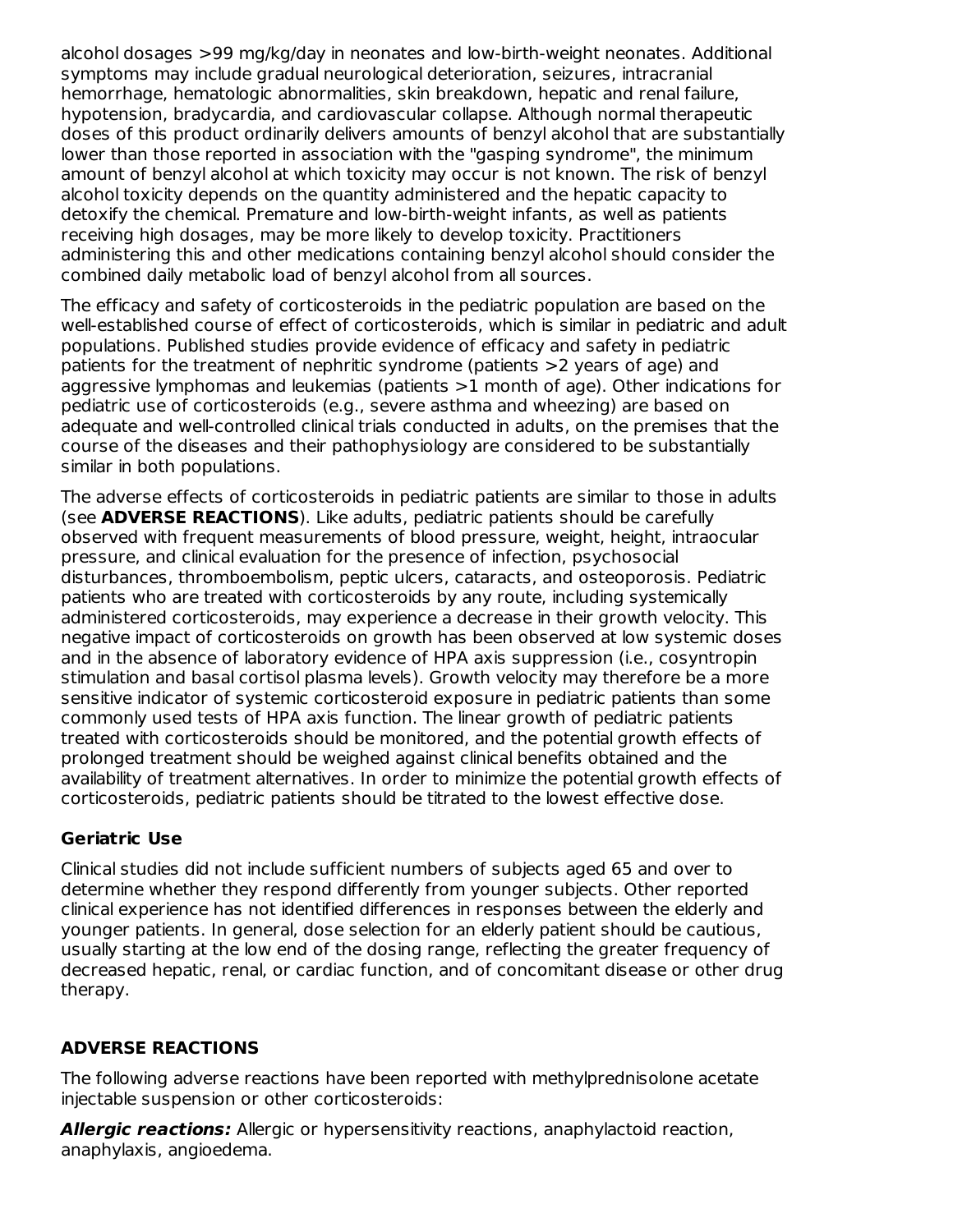## **Blood and lymphatic system disorders:** Leukocytosis.

**Cardiovascular:** Bradycardia, cardiac arrest, cardiac arrhythmias, cardiac enlargement, circulatory collapse, congestive heart failure, fat embolism, hypertension, hypertrophic cardiomyopathy in premature infants, myocardial rupture following recent myocardial infarction (see **WARNINGS**), pulmonary edema, syncope, tachycardia, thromboembolism, thrombophlebitis, vasculitis.

**Dermatologic:** Acne, allergic dermatitis, cutaneous and subcutaneous atrophy, dry scaly skin, ecchymoses and petechiae, edema, erythema, hyperpigmentation, hypopigmentation, impaired wound healing, increased sweating, rash, sterile abscess, striae, suppressed reactions to skin tests, thin fragile skin, thinning scalp hair, urticaria.

**Endocrine:** Decreased carbohydrate and glucose tolerance, development of cushingoid state, glycosuria, hirsutism, hypertrichosis, increased requirements for insulin or oral hypoglycemic agents in diabetes, manifestations of latent diabetes mellitus, menstrual irregularities, secondary adrenocortical and pituitary unresponsiveness (particularly in times of stress, as in trauma, surgery, or illness), suppression of growth in pediatric patients.

**Fluid and electrolyte disturbances:** Congestive heart failure in susceptible patients, fluid retention, hypokalemic alkalosis, potassium loss, sodium retention.

**Gastrointestinal:** Abdominal distention, bowel/bladder dysfunction (after intrathecal administration), elevation in serum liver enzyme levels (usually reversible upon discontinuation), hepatomegaly, increased appetite, nausea, pancreatitis, peptic ulcer with possible subsequent perforation and hemorrhage, perforation of the small and large intestine (particularly in patients with inflammatory bowel disease), ulcerative esophagitis.

**Metabolic:** Negative nitrogen balance due to protein catabolism.

**Musculoskeletal:** Aseptic necrosis of femoral and humeral heads, calcinosis (following intra-articular or intralesional use), Charcot-like arthropathy, loss of muscle mass, muscle weakness, osteoporosis, pathologic fracture of long bones, postinjection flare (following intra-articular use), steroid myopathy, tendon rupture, vertebral compression fractures.

**Neurologic/Psychiatric:** Convulsions, depression, emotional instability, euphoria, headache, increased intracranial pressure with papilledema (pseudotumor cerebri) usually following discontinuation of treatment, insomnia, mood swings, neuritis, neuropathy, paresthesia, personality changes, psychic disorders, vertigo.

**Ophthalmic:** Exophthalmoses, glaucoma, increased intraocular pressure, posterior subcapsular cataracts.

**Other:** Abnormal fat deposits, decreased resistance to infection, hiccups, increased or decreased motility and number of spermatozoa, injection site infections following nonsterile administration (see **WARNINGS**), malaise, moon face, weight gain.

### **The following adverse reactions have been reported with the following routes of administration:**

**Intrathecal/Epidural:** Arachnoiditis, bowel/bladder dysfunction, headache, meningitis, parapareisis/paraplegia, seizures, sensory disturbances.

**Intranasal:** Allergic reactions, rhinitis, temporary/permanent visual impairment including blindness.

**Ophthalmic:** Increased intraocular pressure, infection, ocular and periocular inflammation including allergic reactions, residue or slough at injection site, temporary/permanent visual impairment including blindness.

**Miscellaneous injection sites** (scalp, tonsillar fauces, sphenopalatine ganglion):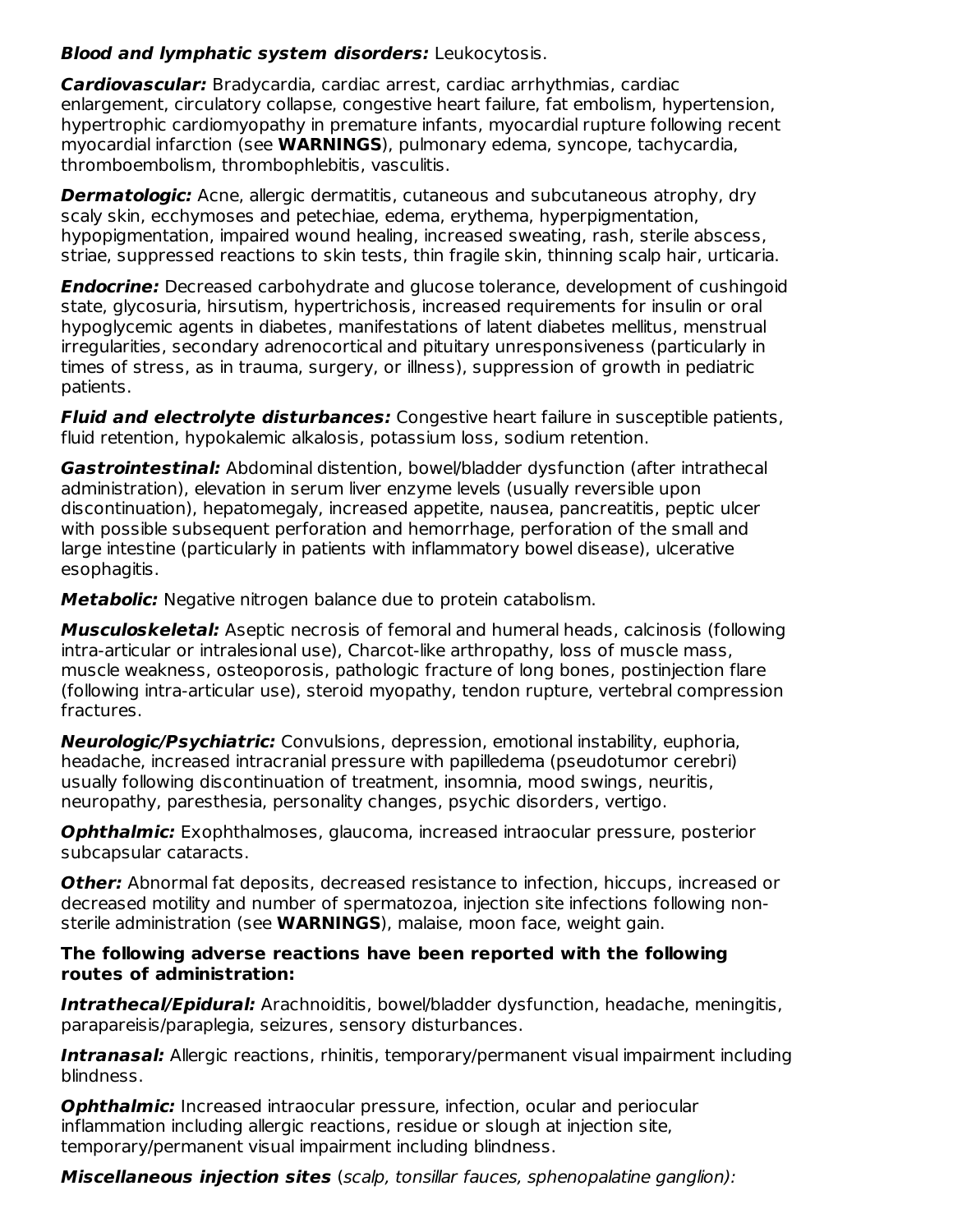Blindness.

### **To report SUSPECTED ADVERSE EVENTS, contact Teva Pharmaceuticals USA, Inc. at 1-888-838-2872 or FDA at 1-800-FDA-1088 or http://www.fda.gov/medwatch for voluntary reporting of adverse reactions.**

# **OVERDOSAGE**

Treatment of acute overdosage is by supportive and symptomatic therapy. For chronic overdosage in the face of severe disease requiring continuous steroid therapy, the dosage of the corticosteroid may be reduced only temporarily, or alternate day treatment may be introduced.

# **DOSAGE AND ADMINISTRATION**

**NOTE: CONTAINS BENZYL ALCOHOL (**see **WARNINGS** and **PRECAUTIONS, Pediatric Use).**

### **Because of possible physical incompatibilities, methylprednisolone acetate injectable suspension should not be diluted or mixed with other solutions.**

The initial dosage of parenterally administered methylprednisolone acetate injectable suspension will vary from 4 to 120 mg, depending on the specific disease entity being treated. However, in certain overwhelming, acute, life-threatening situations, administration in dosages exceeding the usual dosages may be justified and may be in multiples of the oral dosages.

It Should Be Emphasized that Dosage Requirements Are Variable and Must Be Individualized on the Basis of the Disease Under Treatment and the Response of the Patient. After a favorable response is noted, the proper maintenance dosage should be determined by decreasing the initial drug dosage in small decrements at appropriate time intervals until the lowest dosage which will maintain an adequate clinical response is reached. Situations which may make dosage adjustments necessary are changes in clinical status secondary to remissions or exacerbations in the disease process, the patient's individual drug responsiveness, and the effect of patient exposure to stressful situations not directly related to the disease entity under treatment. In this latter situation, it may be necessary to increase the dosage of the corticosteroid for a period of time consistent with the patient's condition. If after long-term therapy the drug is to be stopped, it is recommended that it be withdrawn gradually rather than abruptly.

## **A. Administration for Local Effect**

Therapy with methylprednisolone acetate injectable suspension does not obviate the need for the conventional measures usually employed. Although this method of treatment will ameliorate symptoms, it is in no sense a cure and the hormone has no effect on the cause of the inflammation.

## **1. Rheumatoid Arthritis and Osteoarthritis**

The dose for intra-articular administration depends upon the size of the joint and varies with the severity of the condition in the individual patient. In chronic cases, injections may be repeated at intervals ranging from one to five or more weeks, depending upon the degree of relief obtained from the initial injection. The doses in the following table are given as a general guide:

| Size of Joint | Examples | <b>Range of Dosage</b> |
|---------------|----------|------------------------|
|               | Knees    |                        |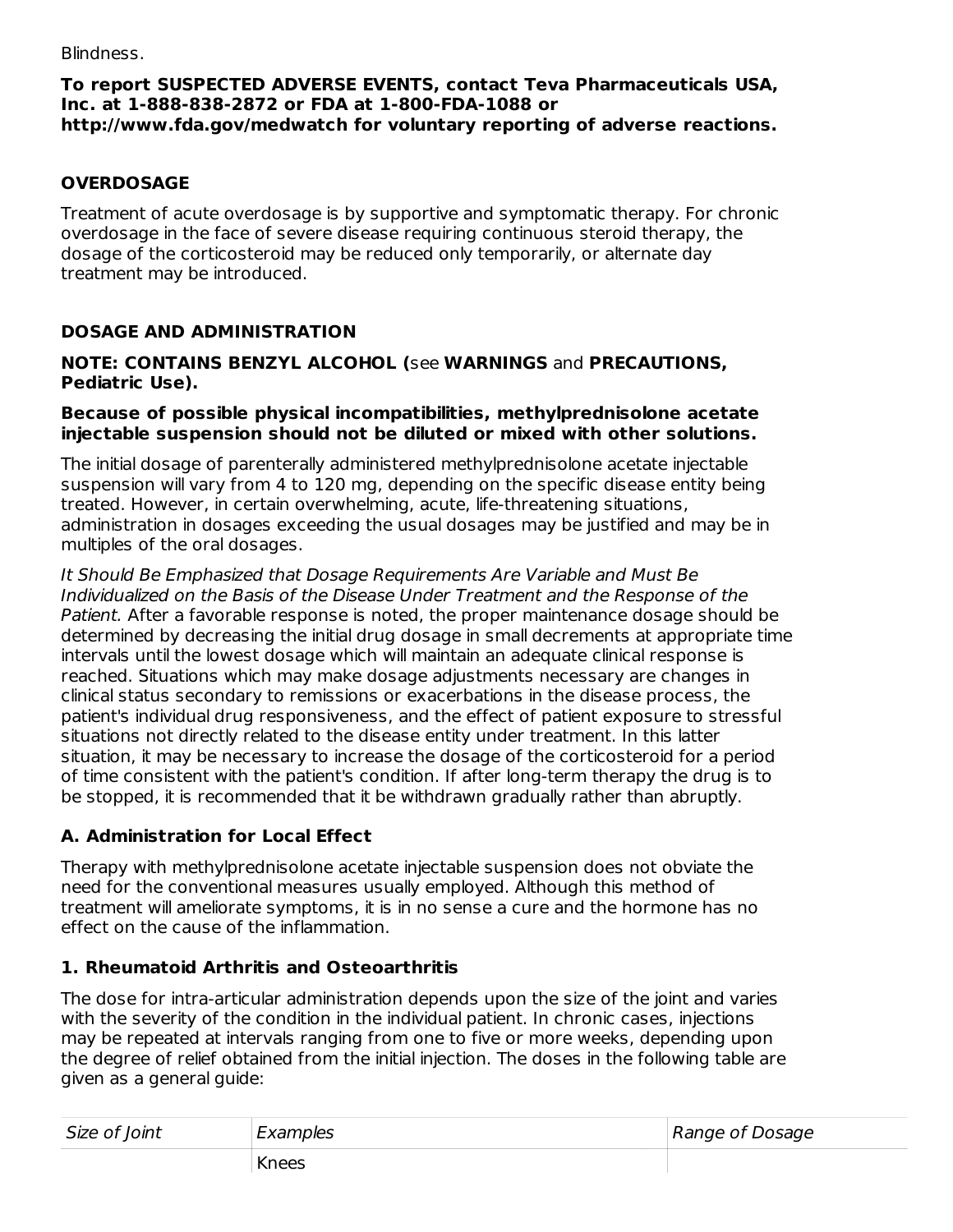| Large  | Ankles<br><b>Shoulders</b>                                                      | 20 to 80 mg |
|--------|---------------------------------------------------------------------------------|-------------|
| Medium | Elbows<br>Wrists                                                                | 10 to 40 mg |
| Small  | Metacarpophalangeal<br>Interphalangeal<br>Sternoclavicular<br>Acromioclavicular | 4 to 10 mg  |

**Procedure**: It is recommended that the anatomy of the joint involved be reviewed before attempting intra-articular injection. In order to obtain the full anti-inflammatory effect, it is important that the injection be made into the synovial space. Employing the same sterile technique as for a lumbar puncture, a sterile 20 to 24 gauge needle (on a dry syringe) is quickly inserted into the synovial cavity. Procaine infiltration is elective. The aspiration of only a few drops of joint fluid proves the joint space has been entered by the needle. The injection site for each joint is determined by that location where the synovial cavity is most superficial and most free of large vessels and nerves. With the needle in place, the aspirating syringe is removed and replaced by a second syringe containing the desired amount of methylprednisolone acetate injectable suspension. The plunger is then pulled outward slightly to aspirate synovial fluid and to make sure the needle is still in the synovial space. After injection, the joint is moved gently a few times to aid mixing of the synovial fluid and the suspension. The site is covered with a small sterile dressing.

Suitable sites for intra-articular injection are the knee, ankle, wrist, elbow, shoulder, phalangeal, and hip joints. Since difficulty is not infrequently encountered in entering the hip joint, precautions should be taken to avoid any large blood vessels in the area. Joints not suitable for injection are those that are anatomically inaccessible such as the spinal joints and those like the sacroiliac joints that are devoid of synovial space. Treatment failures are most frequently the result of failure to enter the joint space. Little or no benefit follows injection into surrounding tissue. If failures occur when injections into the synovial spaces are certain, as determined by aspiration of fluid, repeated injections are usually futile.

If a local anesthetic is used prior to injection of methylprednisolone acetate injectable suspension, the anesthetic package insert should be read carefully and all the precautions observed.

# **2. Bursitis**

The area around the injection site is prepared in a sterile way and a wheal at the site made with 1 percent procaine hydrochloride solution. A 20 to 24 gauge needle attached to a dry syringe is inserted into the bursa and the fluid aspirated. The needle is left in place and the aspirating syringe changed for a small syringe containing the desired dose. After injection, the needle is withdrawn and a small dressing applied.

# **3. Miscellaneous: Ganglion, Tendinitis, Epicondylitis**

In the treatment of conditions such as tendinitis or tenosynovitis, care should be taken following application of a suitable antiseptic to the overlying skin to inject the suspension into the tendon sheath rather than into the substance of the tendon. The tendon may be readily palpated when placed on a stretch. When treating conditions such as epicondylitis, the area of greatest tenderness should be outlined carefully and the suspension infiltrated into the area. For ganglia of the tendon sheaths, the suspension is injected directly into the cyst. In many cases, a single injection causes a marked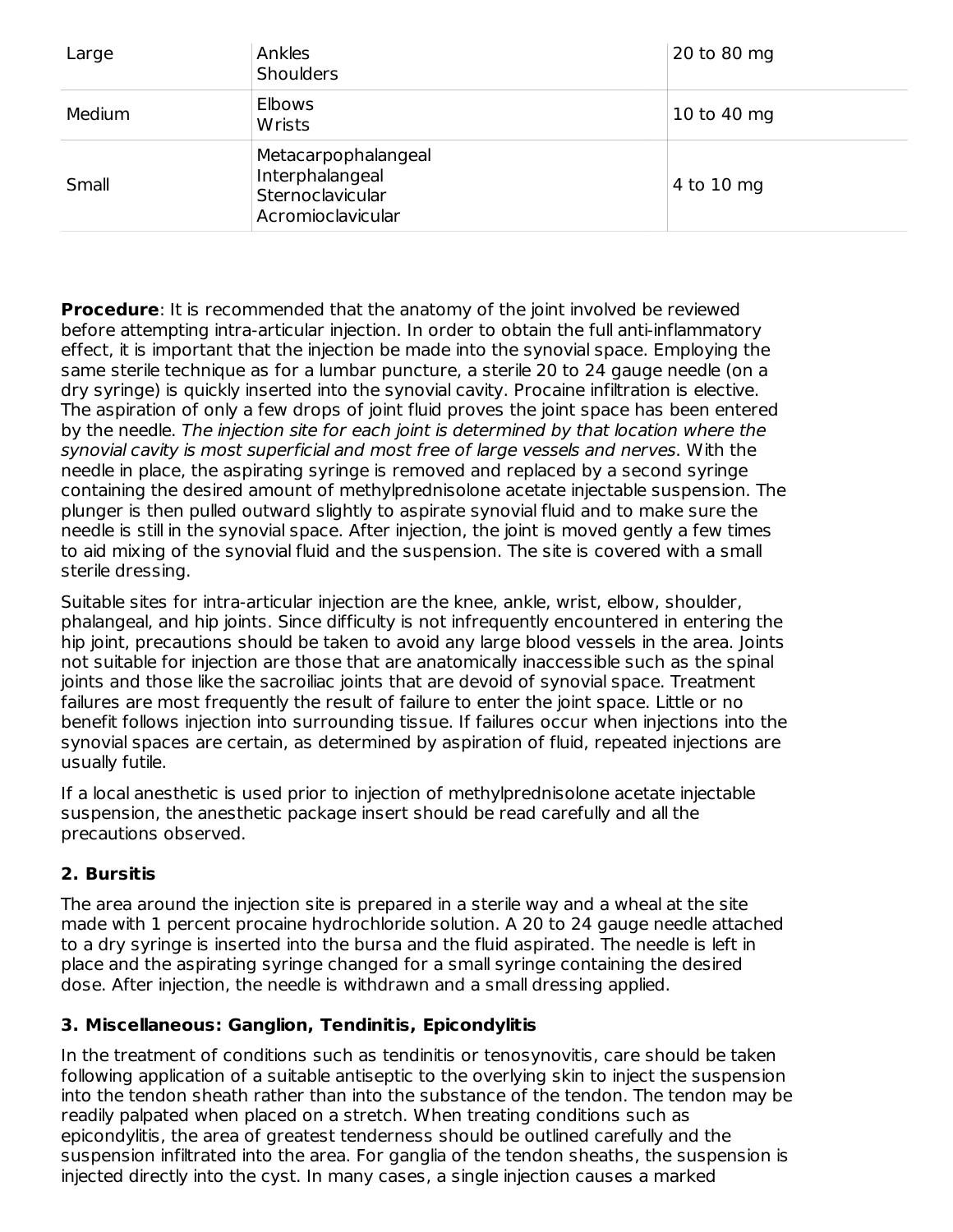decrease in the size of the cystic tumor and may effect disappearance. The usual sterile precautions should be observed, of course, with each injection.

The dose in the treatment of the various conditions of the tendinous or bursal structures listed above varies with the condition being treated and ranges from 4 to 30 mg. In recurrent or chronic conditions, repeated injections may be necessary.

## **4. Injections for Local Effect in Dermatologic Conditions**

Following cleansing with an appropriate antiseptic such as 70% alcohol, 20 to 60 mg is injected into the lesion. It may be necessary to distribute doses ranging from 20 to 40 mg by repeated local injections in the case of large lesions. Care should be taken to avoid injection of sufficient material to cause blanching since this may be followed by a small slough. One to four injections are usually employed, the intervals between injections varying with the type of lesion being treated and the duration of improvement produced by the initial injection.

### **When multidose vials are used, special care to prevent contamination of the contents is essential. (See WARNINGS.)**

# **B. Administration for Systemic Effect**

The intramuscular dosage will vary with the condition being treated. When employed as a temporary substitute for oral therapy, a single injection during each 24-hour period of a dose of the suspension equal to the total daily oral dose of methylprednisolone tablets is usually sufficient. When a prolonged effect is desired, the weekly dose may be calculated by multiplying the daily oral dose by 7 and given as a single intramuscular injection.

In pediatric patients, the initial dose of methylprednisolone may vary depending upon the specific disease entity being treated. The range of initial doses is 0.11 to 1.6 mg/kg/day. Dosage must be individualized according to the severity of the disease and response of the patient.

In patients with the **adrenogenital syndrome**, a single intramuscular injection of 40 mg every two weeks may be adequate. For maintenance of patients with **rheumatoid arthritis**, the weekly intramuscular dose will vary from 40 to 120 mg. The usual dosage for patients with **dermatologic lesions** benefited by systemic corticoid therapy is 40 to 120 mg of methylprednisolone acetate administered intramuscularly at weekly intervals for one to four weeks. In acute severe dermatitis due to poison ivy, relief may result within 8 to 12 hours following intramuscular administration of a single dose of 80 to 120 mg. In chronic contact dermatitis, repeated injections at 5 to 10 day intervals may be necessary. In seborrheic dermatitis, a weekly dose of 80 mg may be adequate to control the condition.

Following intramuscular administration of 80 to 120 mg to asthmatic patients, relief may result within 6 to 48 hours and persist for several days to two weeks.

If signs of stress are associated with the condition being treated, the dosage of the suspension should be increased. If a rapid hormonal effect of maximum intensity is required, the intravenous administration of highly soluble methylprednisolone sodium succinate is indicated.

For the purpose of comparison, the following is the equivalent milligram dose of the various glucocorticoids:

| Cortisone, 25      | Triamcinolone, 4    |
|--------------------|---------------------|
| Hydrocortisone, 20 | Paramethasone, 2    |
| Prednisolone, 5    | Betamethasone, 0.75 |
| Prednisone, 5      | Dexamethasone, 0.75 |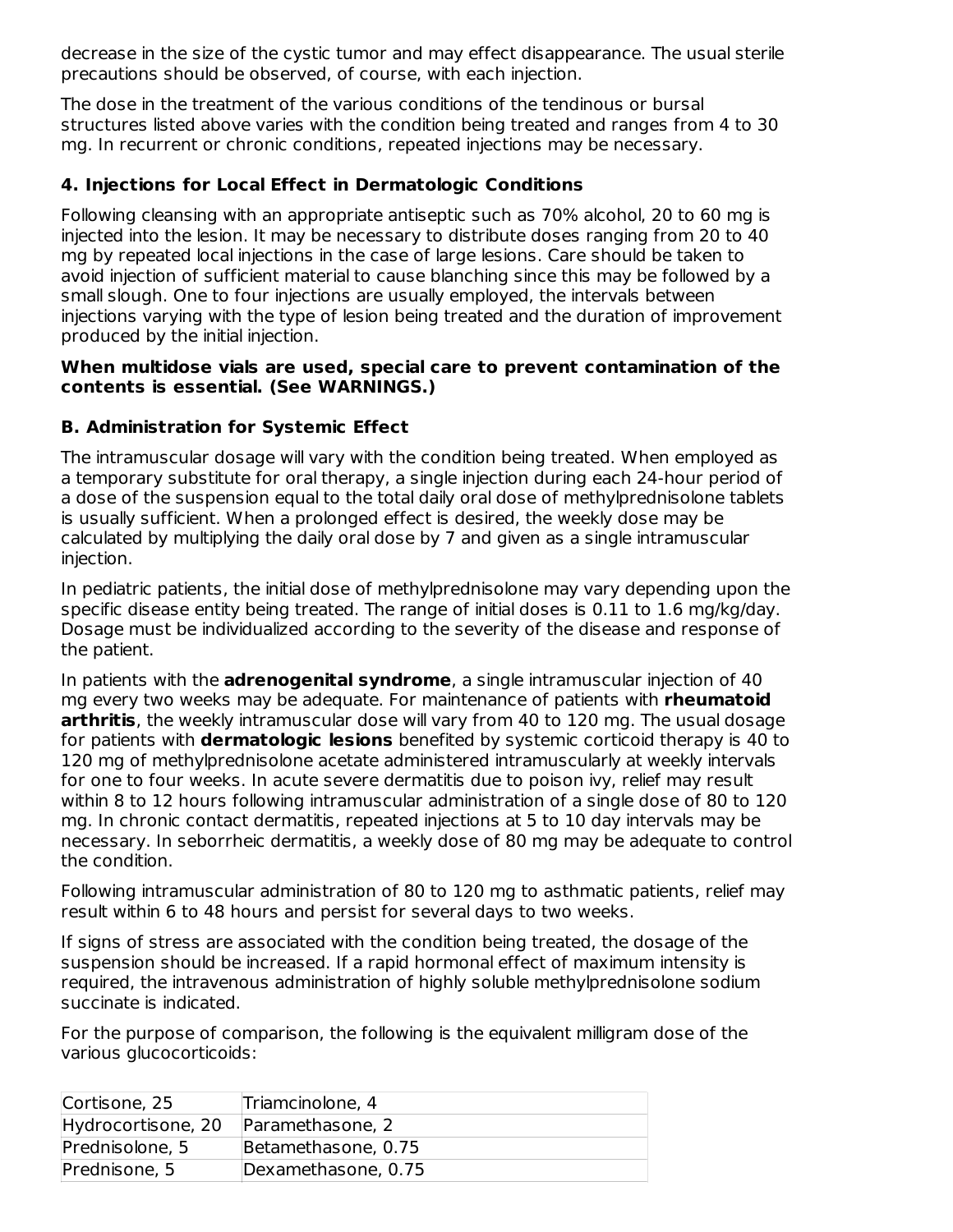These dose relationships apply only to oral or intravenous administration of these compounds. When these substances or their derivatives are injected intramuscularly or into joint spaces, their relative properties may be greatly altered.

## **HOW SUPPLIED**

Methylprednisolone acetate injectable suspension, USP is available in the following strengths and package sizes:

| 40 mg per mL     |                                              |
|------------------|----------------------------------------------|
| NDC 0703-0043-01 | 5 mL multidose vials, packaged individually  |
| NDC 0703-0045-01 | 10 mL multidose vials, packaged individually |
| 80 mg per mL     |                                              |
| NDC 0703-0063-01 | 5 mL multidose vials, packaged individually  |

Store at 20° to 25°C (68° to 77°F) [See USP Controlled Room Temperature].

KEEP THIS AND ALL MEDICATIONS OUT OF THE REACH OF CHILDREN.

Manufactured By: **Teva Pharmaceuticals USA, Inc.** Parsippany, NJ 07054 Rev. F 6/2021

## **PACKAGE LABEL.PRINCIPAL DISPLAY PANEL**

NDC 0703-0043-01 Rx only

MethylPREDNISolone Acetate Injectable Suspension USP

200 mg/5 mL (40 mg/mL)

For Intramuscular, Intrasynovial, and Soft Tissue Injection Only

NOT for Intravenous Use

5 mL Multiple-Dose Vial

Contains Benzyl Alcohol as a Preservative

**Sterile**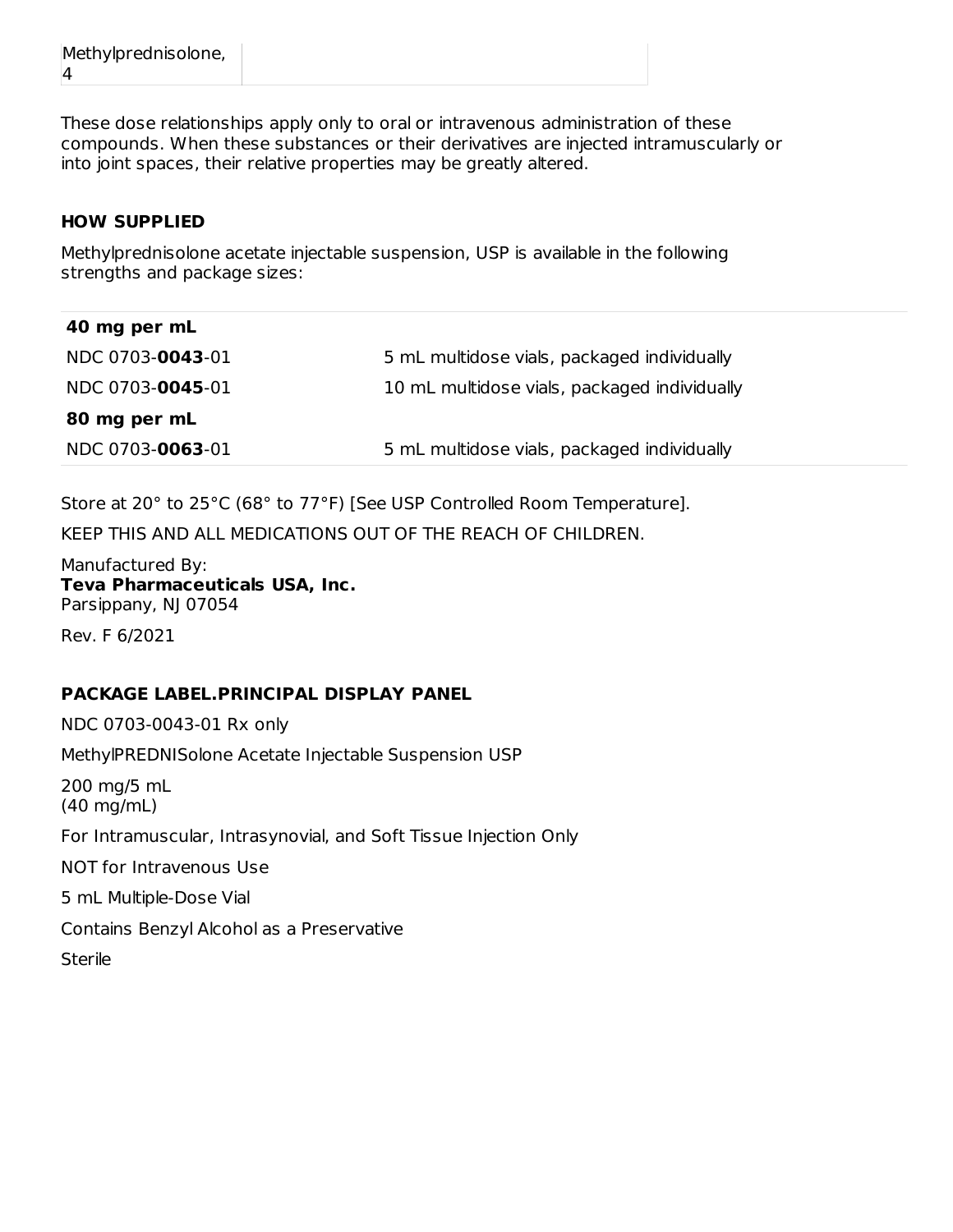

## **PACAKGE LABEL.PRINCIPAL DISPLAY PANEL**

NDC 0703-0045-01 Rx only

MethylPREDNISolone Acetate Injectable Suspension USP

400 mg/10 mL (40 mg/mL)

For Intramuscular, Intrasynovial, and Soft Tissue Injection Only

NOT for Intravenous Use

10 mL Multiple-Dose Vial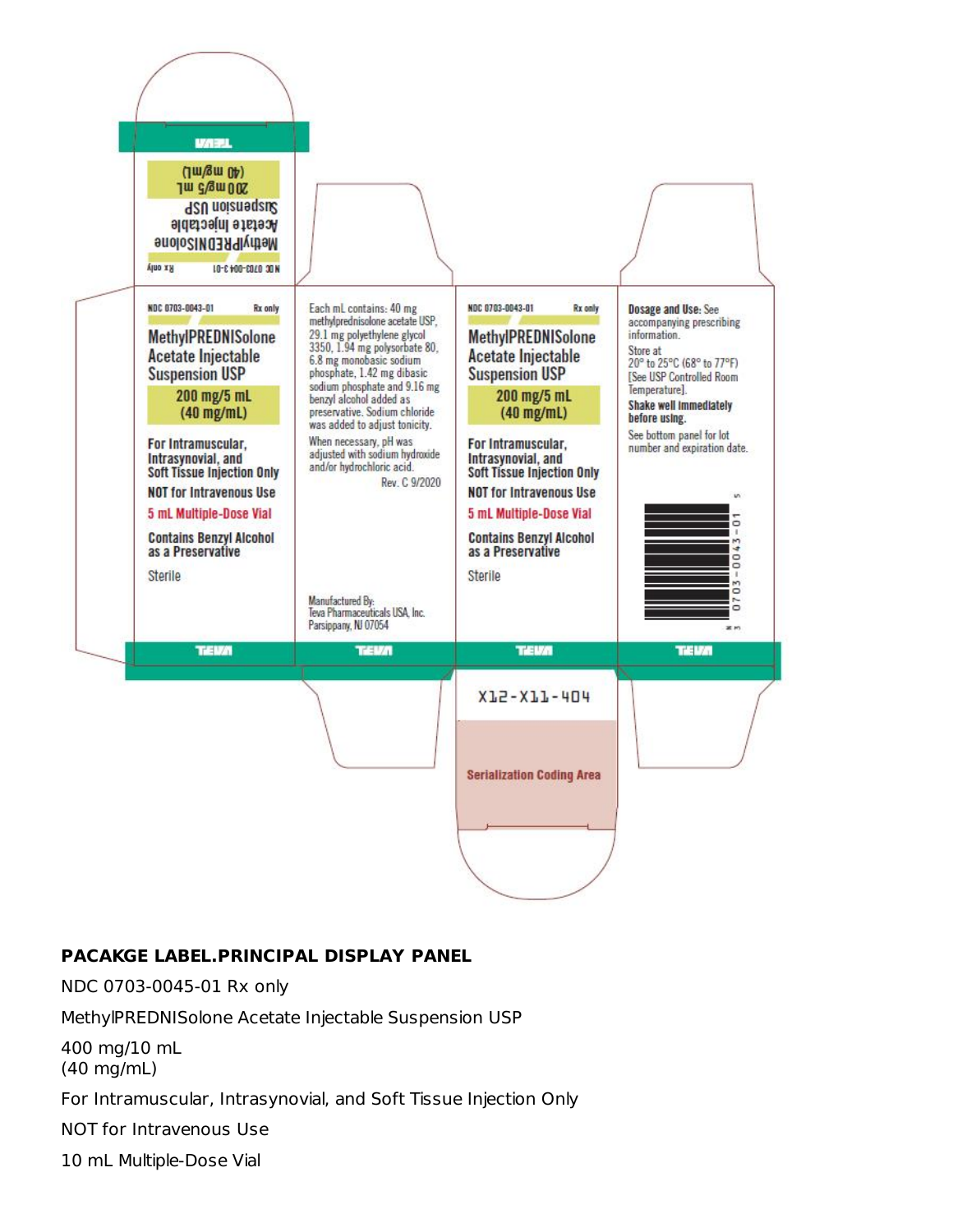## Contains Benzyl Alcohol as a Preservative

### **Sterile**



# **PACAKGE LABEL.PRINCIPAL DISPLAY PANEL**

NDC 0703-0063-01 Rx only

MethylPREDNISolone Acetate Injectable Suspension USP

400 mg/5 mL (80 mg/mL)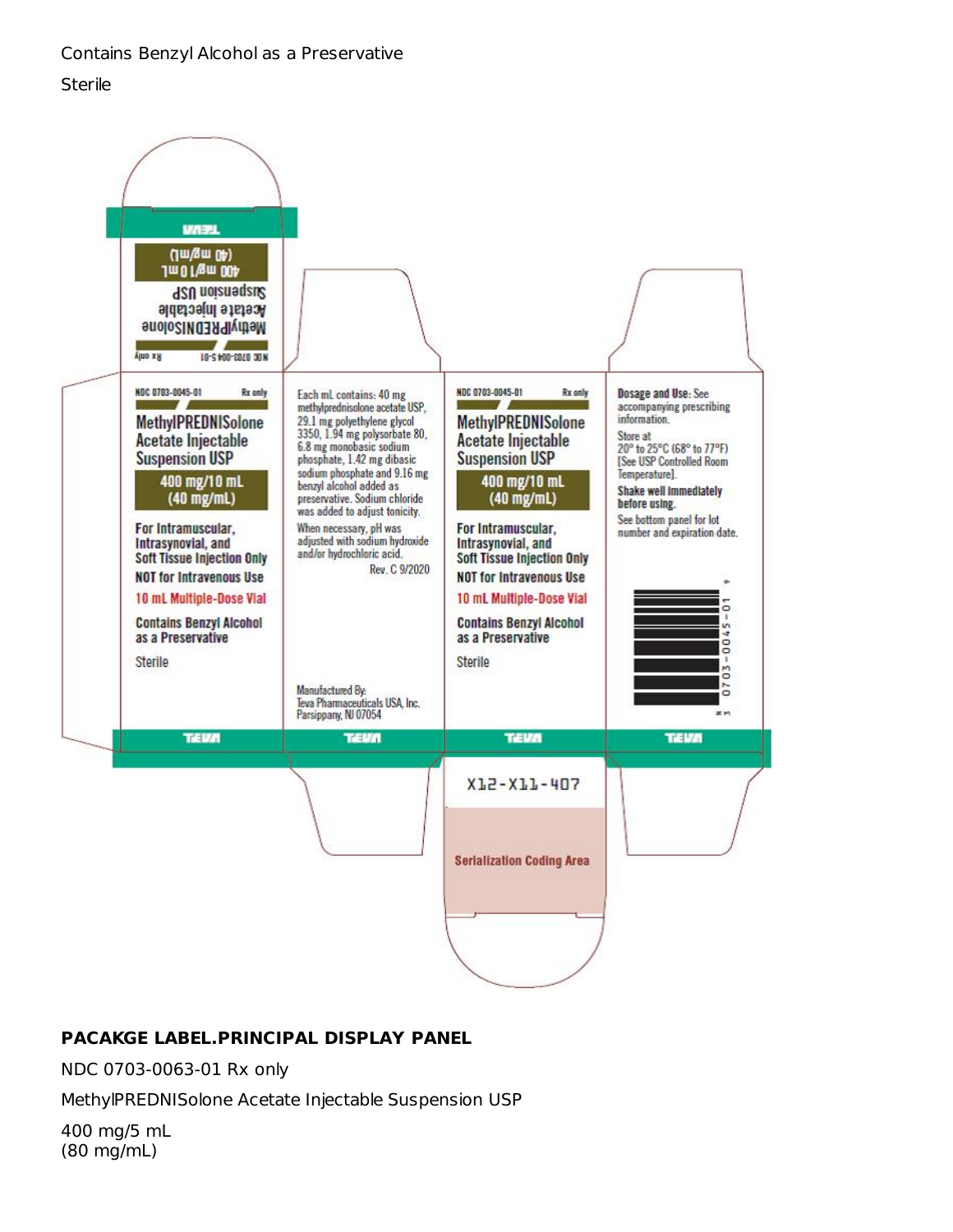For Intramuscular, Intrasynovial, and Soft Tissue Injection Only

NOT for Intravenous Use

5 mL Multiple-Dose Vial

Contains Benzyl Alcohol as a Preservative

Sterile



# **METHYLPREDNISOLONE ACETATE**

methylprednisolone acetate injection, suspension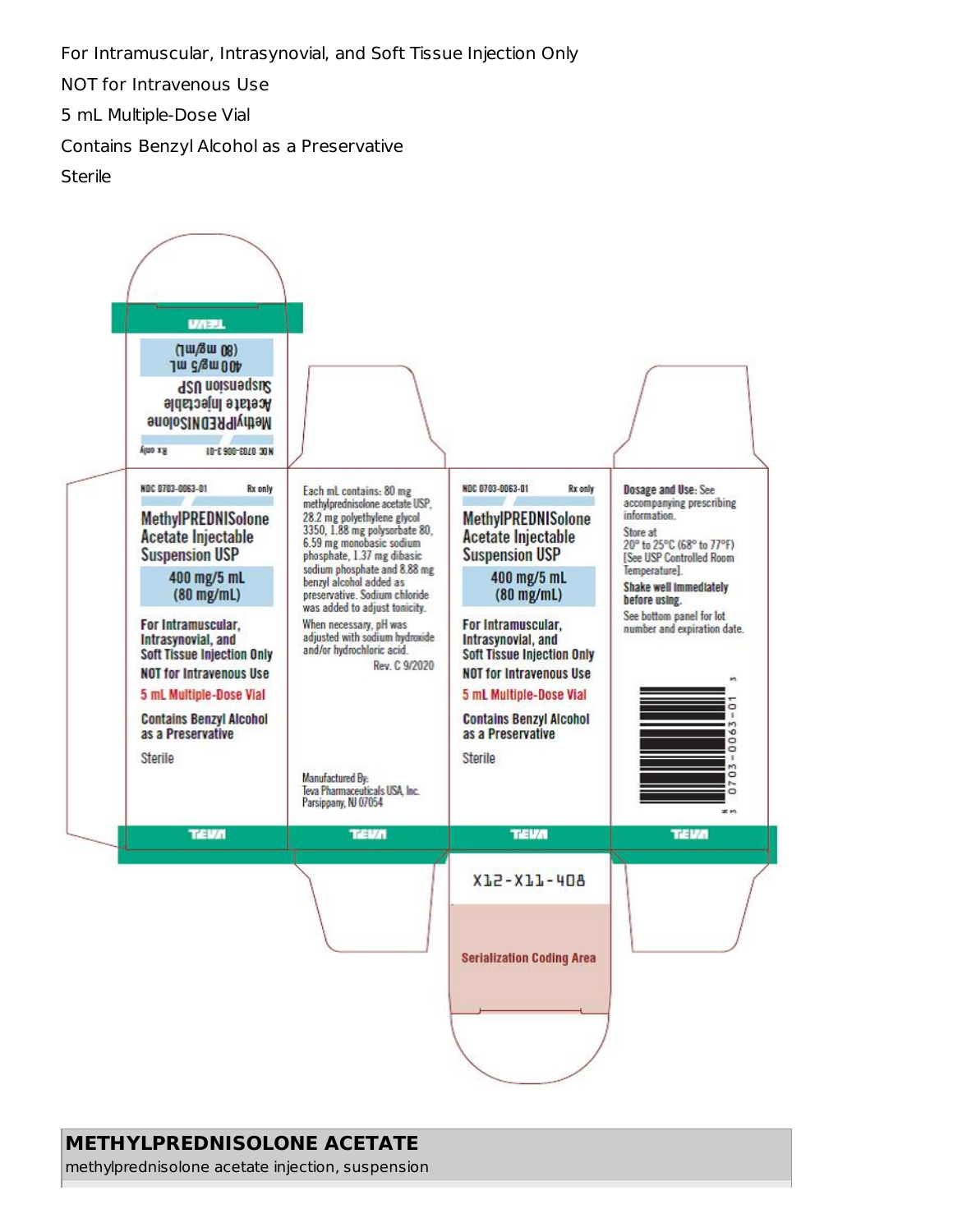|   | <b>Product Information</b>                  |                            |                                                                    |            |                |                              |                                     |
|---|---------------------------------------------|----------------------------|--------------------------------------------------------------------|------------|----------------|------------------------------|-------------------------------------|
|   | <b>Product Type</b>                         |                            | HUMAN PRESCRIPTION DRUG                                            |            |                | <b>Item Code</b><br>(Source) | NDC:0703-<br>0043                   |
|   | <b>Route of Administration</b>              |                            | INTRALESIONAL, INTRAMUSCULAR,<br>INTRASYNOVIAL, SOFT TISSUE        |            |                |                              |                                     |
|   |                                             |                            |                                                                    |            |                |                              |                                     |
|   |                                             |                            |                                                                    |            |                |                              |                                     |
|   | <b>Active Ingredient/Active Moiety</b>      |                            |                                                                    |            |                |                              |                                     |
|   |                                             |                            | <b>Ingredient Name</b>                                             |            |                | <b>Basis of Strength</b>     | <b>Strength</b>                     |
|   | (METHYLPREDNISOLONE - UNII: X4W7ZR7023)     |                            | <b>METHYLPREDNISOLONE ACETATE (UNII: 43502P7F0P)</b>               |            | <b>ACETATE</b> | METHYLPREDNIS OLONE          | 40 mg<br>in $1 mL$                  |
|   | <b>Inactive Ingredients</b>                 |                            |                                                                    |            |                |                              |                                     |
|   |                                             |                            | <b>Ingredient Name</b>                                             |            |                |                              | <b>Strength</b>                     |
|   |                                             |                            | POLYETHYLENE GLYCOL 3350 (UNII: G2M7P15E5P)                        |            |                |                              |                                     |
|   | <b>POLYSORBATE 80 (UNII: 60ZP39ZG8H)</b>    |                            |                                                                    |            |                |                              |                                     |
|   |                                             |                            | <b>SODIUM PHOSPHATE, MONOBASIC, MONOHYDRATE (UNII: 593YOG76RN)</b> |            |                |                              |                                     |
|   |                                             |                            | SODIUM PHOSPHATE, DIBASIC, ANHYDROUS (UNII: 22AD053M6F)            |            |                |                              |                                     |
|   | <b>BENZYL ALCOHOL (UNII: LKG8494WBH)</b>    |                            |                                                                    |            |                |                              |                                     |
|   | <b>SODIUM CHLORIDE (UNII: 451W47IQ8X)</b>   |                            |                                                                    |            |                |                              |                                     |
|   | <b>WATER (UNII: 059QF0KO0R)</b>             |                            |                                                                    |            |                |                              |                                     |
|   | <b>SODIUM HYDROXIDE (UNII: 55X04QC32I)</b>  |                            |                                                                    |            |                |                              |                                     |
|   | <b>HYDROCHLORIC ACID (UNII: QTT17582CB)</b> |                            |                                                                    |            |                |                              |                                     |
|   |                                             |                            |                                                                    |            |                |                              |                                     |
|   | <b>Packaging</b>                            |                            |                                                                    |            |                |                              |                                     |
|   |                                             |                            |                                                                    |            |                |                              |                                     |
| # | <b>Item Code</b>                            |                            | <b>Package Description</b>                                         |            | Date           | <b>Marketing Start</b>       | <b>Marketing End</b><br><b>Date</b> |
| 1 | NDC:0703-<br>0043-01                        | 1 in 1 CARTON              |                                                                    | 10/31/2006 |                |                              |                                     |
| 1 |                                             | <b>Combination Product</b> | 5 mL in 1 VIAL, MULTI-DOSE; Type 0: Not a                          |            |                |                              |                                     |
|   |                                             |                            |                                                                    |            |                |                              |                                     |
|   | <b>Marketing Information</b>                |                            |                                                                    |            |                |                              |                                     |
|   | <b>Marketing</b>                            |                            | <b>Application Number or Monograph</b>                             |            |                | <b>Marketing Start</b>       | <b>Marketing End</b>                |
|   | Category                                    |                            | <b>Citation</b>                                                    |            | Date           |                              | Date                                |
|   | <b>ANDA</b>                                 | ANDA040620                 |                                                                    | 10/31/2006 |                |                              |                                     |
|   |                                             |                            |                                                                    |            |                |                              |                                     |
|   |                                             |                            |                                                                    |            |                |                              |                                     |
|   |                                             |                            | <b>METHYLPREDNISOLONE ACETATE</b>                                  |            |                |                              |                                     |
|   |                                             |                            | methylprednisolone acetate injection, suspension                   |            |                |                              |                                     |
|   |                                             |                            |                                                                    |            |                |                              |                                     |
|   | <b>Product Information</b>                  |                            |                                                                    |            |                |                              |                                     |
|   | <b>Product Type</b>                         |                            | HUMAN PRESCRIPTION DRUG                                            |            |                | <b>Item Code</b><br>(Source) | NDC:0703-<br>0045                   |
|   | <b>Route of Administration</b>              |                            | INTRALESIONAL, INTRAMUSCULAR,<br>INTRASYNOVIAL, SOFT TISSUE        |            |                |                              |                                     |
|   |                                             |                            |                                                                    |            |                |                              |                                     |
|   |                                             |                            |                                                                    |            |                |                              |                                     |
|   | <b>Active Ingredient/Active Moiety</b>      |                            | <b>Ingredient Name</b>                                             |            |                |                              | <b>Basis of Strength Strength</b>   |

**METHYLPREDNISOLONE ACETATE** (UNII: 43502P7F0P) METHYLPREDNISOLONE 40 mg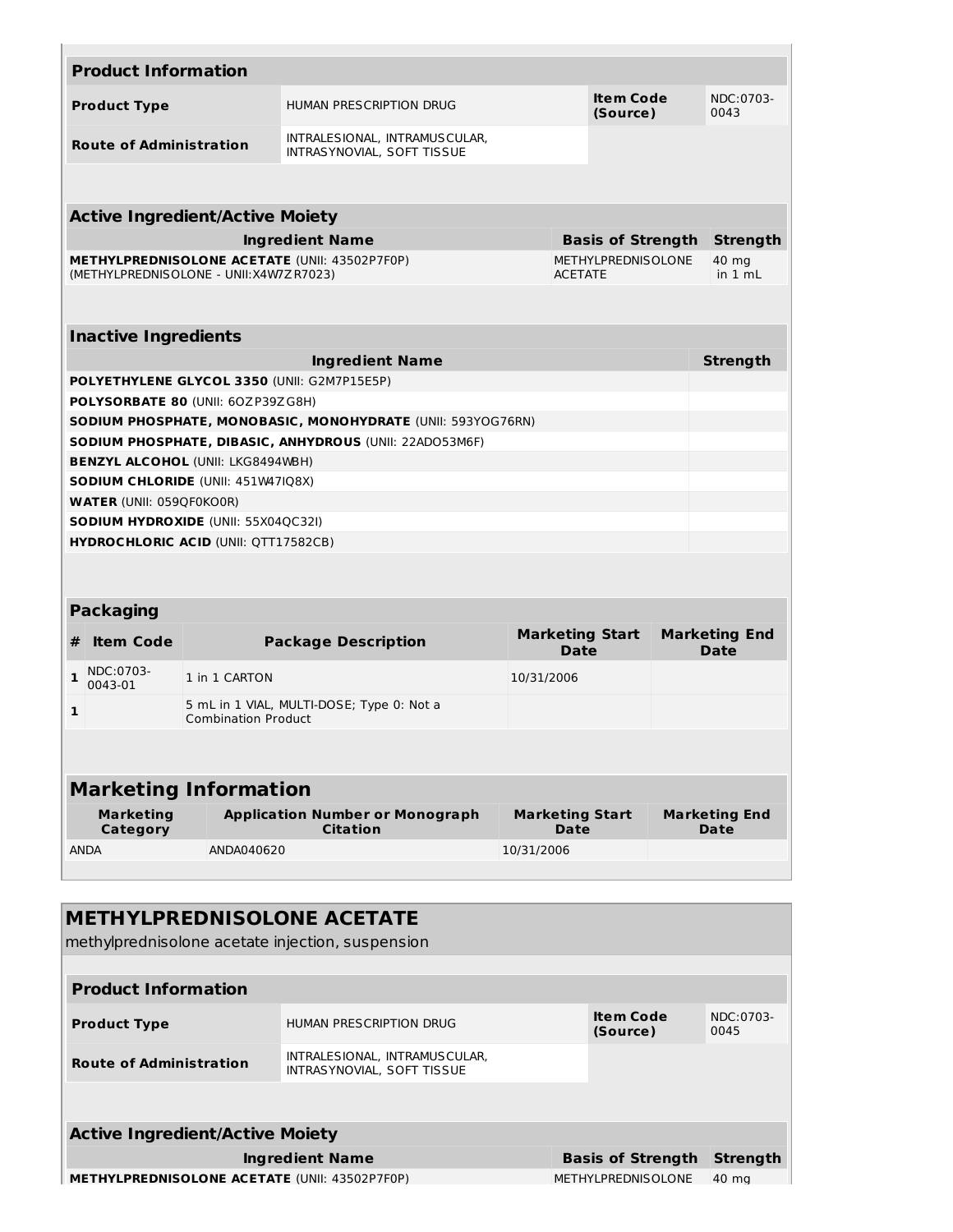| (METHYLPREDNISOLONE - UNII: X4W7ZR7023)<br><b>ACETATE</b>                                                                                                   |                                                  |                                                                          |                                       |                                     |  |  |  |  |
|-------------------------------------------------------------------------------------------------------------------------------------------------------------|--------------------------------------------------|--------------------------------------------------------------------------|---------------------------------------|-------------------------------------|--|--|--|--|
|                                                                                                                                                             |                                                  |                                                                          |                                       |                                     |  |  |  |  |
|                                                                                                                                                             |                                                  |                                                                          |                                       |                                     |  |  |  |  |
| <b>Inactive Ingredients</b>                                                                                                                                 |                                                  |                                                                          |                                       |                                     |  |  |  |  |
| <b>Ingredient Name</b>                                                                                                                                      |                                                  |                                                                          |                                       |                                     |  |  |  |  |
| POLYETHYLENE GLYCOL 3350 (UNII: G2M7P15E5P)                                                                                                                 |                                                  |                                                                          |                                       |                                     |  |  |  |  |
|                                                                                                                                                             |                                                  | POLYSORBATE 80 (UNII: 60ZP39ZG8H)                                        |                                       |                                     |  |  |  |  |
|                                                                                                                                                             |                                                  | SODIUM PHOSPHATE, MONOBASIC, MONOHYDRATE (UNII: 593YOG76RN)              |                                       |                                     |  |  |  |  |
|                                                                                                                                                             |                                                  | SODIUM PHOSPHATE, DIBASIC, ANHYDROUS (UNII: 22AD053M6F)                  |                                       |                                     |  |  |  |  |
|                                                                                                                                                             |                                                  | <b>BENZYL ALCOHOL (UNII: LKG8494WBH)</b>                                 |                                       |                                     |  |  |  |  |
|                                                                                                                                                             |                                                  | SODIUM CHLORIDE (UNII: 451W47IQ8X)                                       |                                       |                                     |  |  |  |  |
|                                                                                                                                                             | <b>WATER (UNII: 059QF0KO0R)</b>                  |                                                                          |                                       |                                     |  |  |  |  |
|                                                                                                                                                             |                                                  | <b>SODIUM HYDROXIDE (UNII: 55X04QC32I)</b>                               |                                       |                                     |  |  |  |  |
|                                                                                                                                                             |                                                  | <b>HYDROCHLORIC ACID (UNII: QTT17582CB)</b>                              |                                       |                                     |  |  |  |  |
|                                                                                                                                                             |                                                  |                                                                          |                                       |                                     |  |  |  |  |
|                                                                                                                                                             |                                                  |                                                                          |                                       |                                     |  |  |  |  |
|                                                                                                                                                             | <b>Packaging</b>                                 |                                                                          |                                       |                                     |  |  |  |  |
| #                                                                                                                                                           | <b>Item Code</b>                                 | <b>Package Description</b>                                               | <b>Marketing Start</b><br><b>Date</b> | <b>Marketing End</b><br><b>Date</b> |  |  |  |  |
| $\mathbf{1}$                                                                                                                                                | NDC:0703-<br>0045-01                             | 1 in 1 CARTON                                                            | 10/31/2006                            |                                     |  |  |  |  |
| 1                                                                                                                                                           |                                                  | 10 mL in 1 VIAL, MULTI-DOSE; Type 0: Not a<br><b>Combination Product</b> |                                       |                                     |  |  |  |  |
|                                                                                                                                                             |                                                  |                                                                          |                                       |                                     |  |  |  |  |
|                                                                                                                                                             |                                                  |                                                                          |                                       |                                     |  |  |  |  |
|                                                                                                                                                             |                                                  | <b>Marketing Information</b>                                             |                                       |                                     |  |  |  |  |
| <b>Marketing</b><br><b>Application Number or Monograph</b><br><b>Marketing Start</b><br><b>Marketing End</b><br><b>Citation</b><br>Category<br>Date<br>Date |                                                  |                                                                          |                                       |                                     |  |  |  |  |
|                                                                                                                                                             | <b>ANDA</b>                                      | ANDA040620                                                               | 10/31/2006                            |                                     |  |  |  |  |
|                                                                                                                                                             |                                                  |                                                                          |                                       |                                     |  |  |  |  |
|                                                                                                                                                             |                                                  |                                                                          |                                       |                                     |  |  |  |  |
|                                                                                                                                                             | <b>METHYLPREDNISOLONE ACETATE</b>                |                                                                          |                                       |                                     |  |  |  |  |
|                                                                                                                                                             |                                                  |                                                                          |                                       |                                     |  |  |  |  |
|                                                                                                                                                             | methylprednisolone acetate injection, suspension |                                                                          |                                       |                                     |  |  |  |  |

| methylprednisolone acetate injection, suspension                                                 |                                                             |                                             |                              |                    |  |  |
|--------------------------------------------------------------------------------------------------|-------------------------------------------------------------|---------------------------------------------|------------------------------|--------------------|--|--|
|                                                                                                  |                                                             |                                             |                              |                    |  |  |
| <b>Product Information</b>                                                                       |                                                             |                                             |                              |                    |  |  |
| <b>Product Type</b>                                                                              | HUMAN PRESCRIPTION DRUG                                     |                                             | <b>Item Code</b><br>(Source) | NDC:0703-<br>0063  |  |  |
| <b>Route of Administration</b>                                                                   | INTRALESIONAL, INTRAMUSCULAR,<br>INTRASYNOVIAL, SOFT TISSUE |                                             |                              |                    |  |  |
|                                                                                                  |                                                             |                                             |                              |                    |  |  |
| <b>Active Ingredient/Active Moiety</b>                                                           |                                                             |                                             |                              |                    |  |  |
| <b>Ingredient Name</b><br><b>Basis of Strength</b><br><b>Strength</b>                            |                                                             |                                             |                              |                    |  |  |
| <b>METHYLPREDNISOLONE ACETATE (UNII: 43502P7F0P)</b><br>(METHYLPREDNISOLONE - UNII: X4W7Z R7023) |                                                             | <b>METHYLPREDNISOLONE</b><br><b>ACETATE</b> |                              | 80 mg<br>in $1 mL$ |  |  |
|                                                                                                  |                                                             |                                             |                              |                    |  |  |
| <b>Inactive Ingredients</b>                                                                      |                                                             |                                             |                              |                    |  |  |
|                                                                                                  | <b>Ingredient Name</b>                                      |                                             |                              | <b>Strength</b>    |  |  |
| POLYETHYLENE GLYCOL 3350 (UNII: G2M7P15E5P)                                                      |                                                             |                                             |                              |                    |  |  |
| POLYSORBATE 80 (UNII: 60ZP39ZG8H)                                                                |                                                             |                                             |                              |                    |  |  |
| <b>SODIUM PHOSPHATE, MONOBASIC, MONOHYDRATE (UNII: 593YOG76RN)</b>                               |                                                             |                                             |                              |                    |  |  |
| SODIUM PHOSPHATE, DIBASIC, ANHYDROUS (UNII: 22AD053M6F)                                          |                                                             |                                             |                              |                    |  |  |
| <b>BENZYL ALCOHOL (UNII: LKG8494WBH)</b>                                                         |                                                             |                                             |                              |                    |  |  |
| SODIUM CHLORIDE (UNII: 451W47IQ8X)                                                               |                                                             |                                             |                              |                    |  |  |